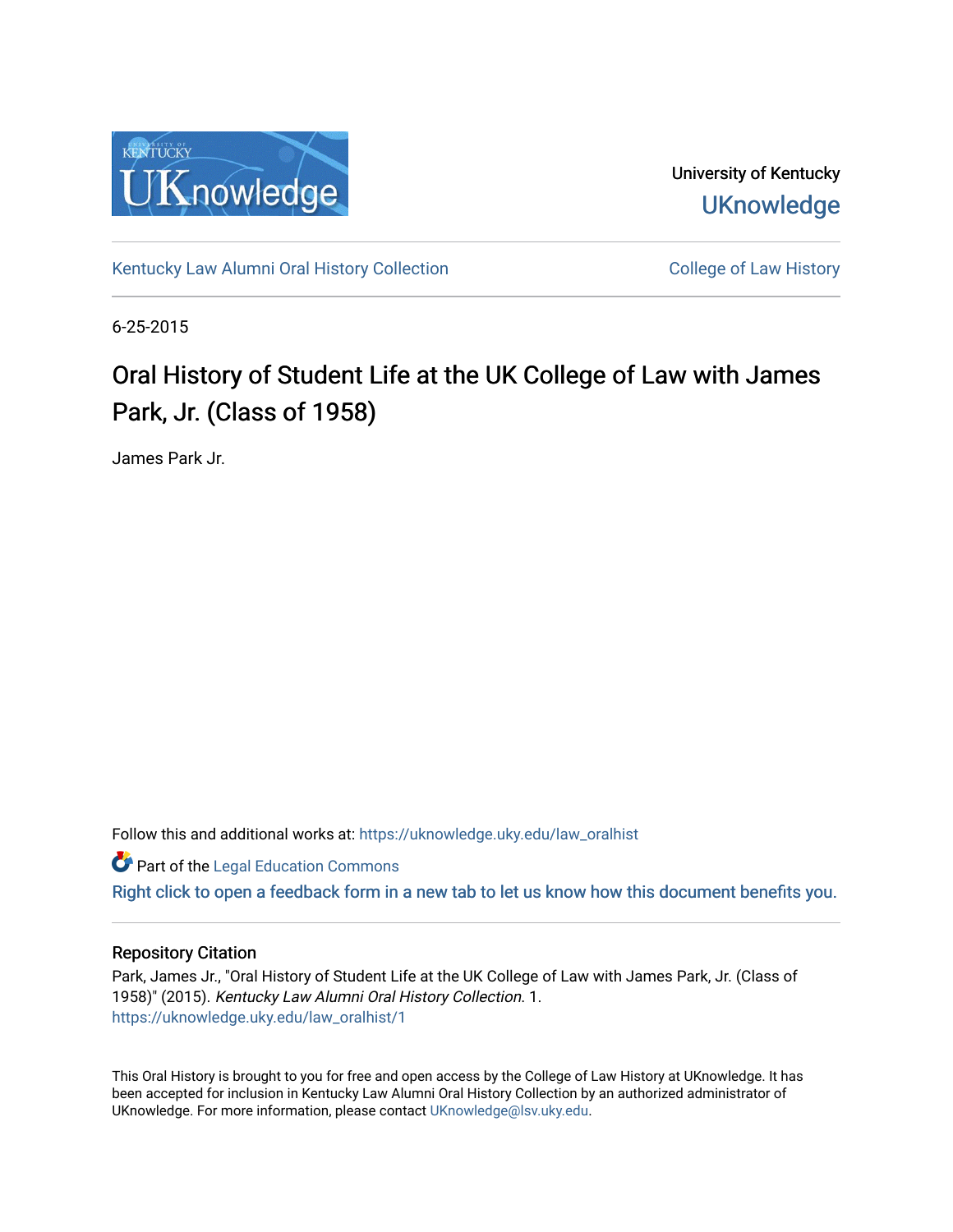

Kentucky Law Alumni Oral History Collection | UKnowledge Interview with James Park, Jr. (Class of 1958) Page 1 of 22

| Interviewee: | James Park, Jr. (Class of 1958)       |
|--------------|---------------------------------------|
| Interviewer: | Franklin L. Runge                     |
| Date:        | June 25, 2015                         |
| Location:    | University of Kentucky College of Law |

*This transcription is non-strict verbatim, meaning that is does not include all utterances (e.g., Mm-hmm, uh-huh, umm, uh, etc.). The audio timestamp will be added before each paragraph. New paragraphs are started at every change of speaker or at every three minutes, whichever is earlier.*

[laughter]

## [background conversation]

0:00:03 Franklin L. Runge: This is June 25th of 2015. It is a little after 9:00 AM in the morning. This is Franklin Runge, the interviewer. The interviewee is James Park, Jr., of Lexington, Kentucky. And he graduated from the College of Law in 1958. As I said, let's just hear a little bit about your childhood and your family situation growing up with...

0:00:33 James Park Jr.: I was born in Lexington on April the 16th, 1933, on McDowell Road. Just a couple of blocks from Henry Clay's home. And I haven't gotten far physically in life. I now live behind that Henry Clay's home at the corner of Woodspoint and Ashwood. When I was about five years old, the family moved to the country out Tates Creek Pike, what was in the country then, now it's in the city. And so I grew up basically on a farm. I went to the university school that was a part of the Department of Education of the University of Kentucky. Starting in kindergarten, went all the way through and graduated from high school in 1951.

0:01:45 FR: Did you have siblings?

0:01:46 JP: I have one older sister who's still living. She's about six and a half years older than I. And she went same university school. She did her undergraduate work at the University of Kentucky also. That was all the siblings that I had. My father was a lawyer. He was, from as long as I can remember, Commonwealth's Attorney here in Fayette County. That was at a time when the city or the county was small enough that it was a part time job. And he was... It was for six year terms and he was elected four times, which was a little unusual because it carried all the way through the Depression. He was Republican. And he was active in Republican politics. My mother was a graduate of the university, also and very proud of the fact that she was inducted in the first class of Phi Beta Kappa at the university. So, we had this university background. Well, after I got out of school, I had a family friend who was couple years older than I, who was going to Princeton. And I asked him, I said, "Tell me about the school." And he said, "It's good school. I think you would enjoy it. It'd be good for you." So I applied and got in. It would've been a lot harder today.

[chuckle]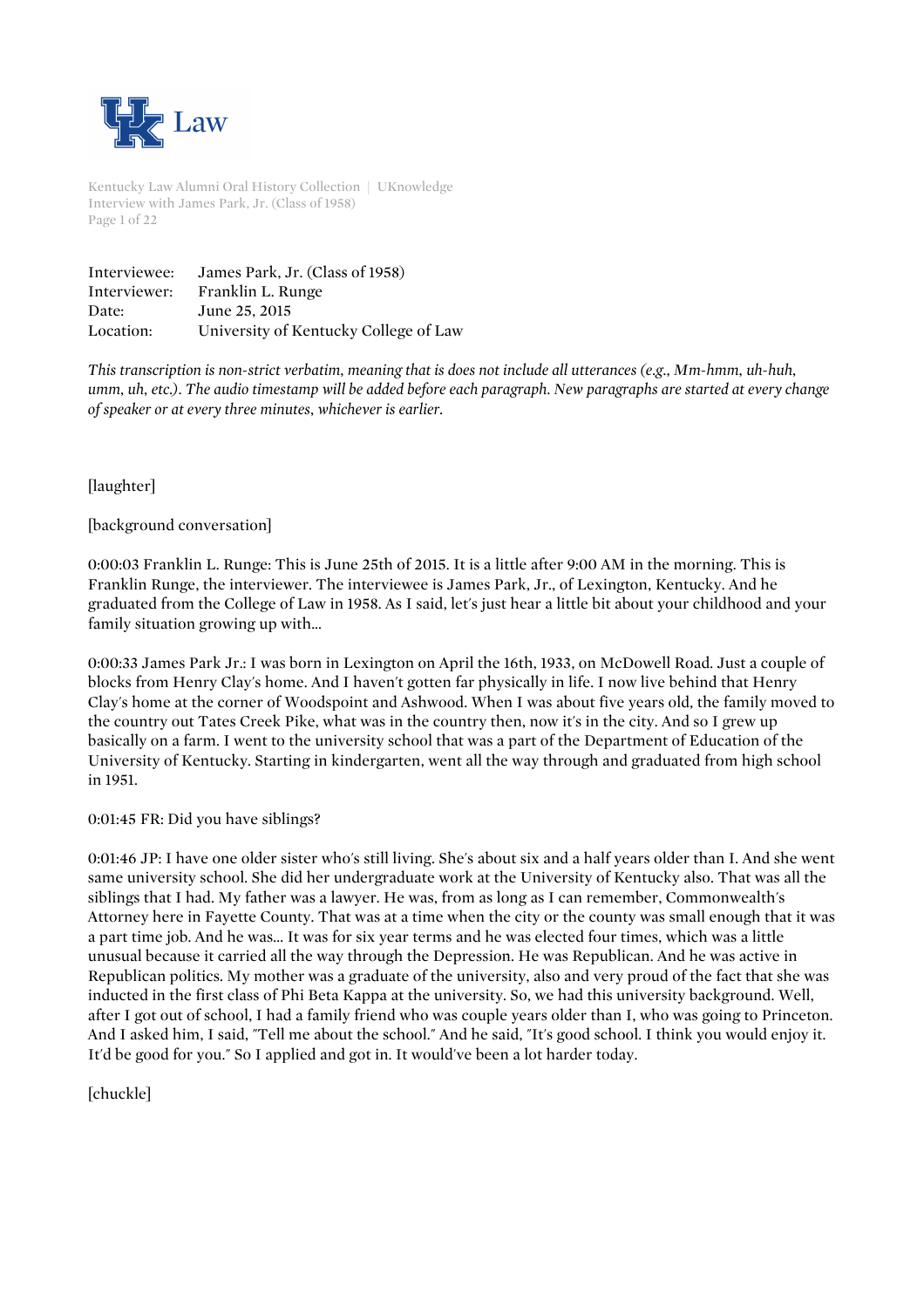

Kentucky Law Alumni Oral History Collection | UKnowledge Interview with James Park, Jr. (Class of 1958) Page 2 of 22

0:03:44 JP: And so I graduated up there, took history was my major, mainly American History. But history, generally. And it'd always been sort of a love that I've had, I picked up from my father who loved history, and so that fit right in. And I did well enough there, came back here to go to law school. Now, why'd I go to law school? I never felt any pressure from my father to become a lawyer. But he was so unusual in that he was a great trial lawyer, being a prosecutor. He was not one that believed in a lot of emotion, he had a voice that could carry anywhere in the courtroom without loudspeakers and the like, but it was always modulated. He was always polite and he'd cut a witness up politely. He was really a good trial lawyer but he was a book lawyer, too. He'd love legal problems and he was sort of a lawyer's lawyer. There were lawyers all over the state that would come to him because they had a unique problem. Ask him to join them or pump him [chuckle] for information. And if my father had something interesting, he'd just talk about it. And I can remember that he told us about one case he was involved in involving a train that had started in Ohio, lost its brakes as it was going across the river and jumped the tracks in Kentucky.

0:05:56 JP: And they had an agreement between the railroads that whoever's tracks or wherever the accident occurred, was responsible. Didn't matter who owned the locomotive or the line. And so the brakes failed in Ohio. It ran out of control on the bridge that was owned by a third railway then jumped the tracks in Kentucky on the third one. He was fascinated by that, he had a great time and he would talk about cases like that. I mean that's stuck in my mind. I have no idea how many years ago that was. And so I decided that I would like law, it involved history. And so after I graduated from Princeton I thought I wanted to practice although I didn't know and I thought, "Well, I'd better come back to Kentucky if I'm gonna practice in Kentucky."

0:07:00 FR: Now do you have a memory of childhood going to court with your father and watching him try cases?

0:07:09 JP: On occasion, yeah.

0:07:09 FR: On occasion?

0:07:10 JP: On occasions, yes.

0:07:11 FR: What's your sort of earliest memories that are kinda fully formed about those trials?

0:07:17 JP: I can't recall...

[background conversation]

0:07:29 JP: I can't recall a specific trial, but I can remember going and watching him in some criminal prosecution. I don't remember. I remember going to court. I didn't do it as a habit. The only other time I can remember specifically going to court was during the trial of Ed Prichard. Going to Federal Court and watching parts of that session.

0:08:13 FR: What was that trial about?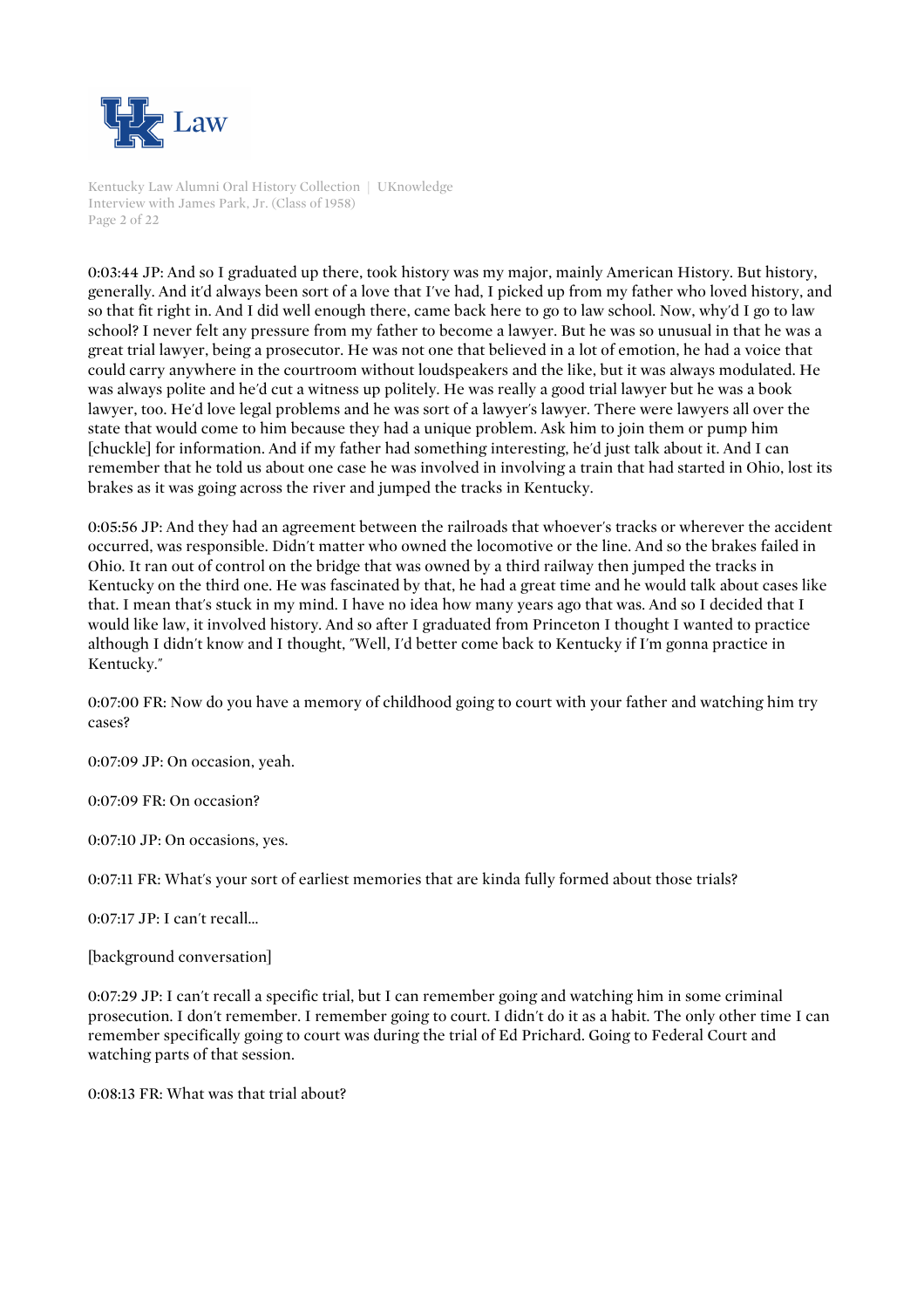

Kentucky Law Alumni Oral History Collection | UKnowledge Interview with James Park, Jr. (Class of 1958) Page 3 of 22

0:08:15 JP: Well, Ed Prichard had been a wonder boy of the New Deal in Washington and had come back to Kentucky. He graduated from Princeton and then Harvard Law and was Frankfurter's law clerk. And he was on the inner sanctum of the White House. And he came back to Kentucky and he was gonna be Governor. And he was unquestionably a brilliant person. But at that point in time he traveled unencumbered by a whole lot of ethics. And so he and at least one other person stuffed some ballots in Bourbon County and some Republican precinct worker heard ballots shaking in the box when they were getting ready to open. And he sat on the box and called the FBI and so they had the evidence. And the trial was notorious in part because Prichard had gone to the circuit judge over in Bourbon County, that was the father of one of his friends, to ask for advice what he oughta do. That was a mistake 'cause he talked too much to the judge. And one of the legal issues was, was that attorney client privilege? And the ruling was, "No," he could not act as an attorney in a case that he was acting as a friend and there was no privilege. And that went all the way to the Supreme Court and got affirmed because it couldn't get a quorum, I think. I've forgotten now. Prichard came back later on and basically got hold of himself and the Prichard committee...

0:10:24 FR: Committee, yeah.

0:10:24 JP: That's Ed Prichard. The last years of his life were unlike his first years.

0:10:34 FR: Yeah.

0:10:35 JP: Anyway, you wanted to know what trials I saw. That fascinated me because of the issues that were involved and the personalities that were involved. It was in Federal Court as it was a Federal election.

0:10:58 FR: So then after seeing some of these early cases, you knew you wanted to practice in Kentucky?

0:11:04 JP: Yeah. I thought so. I'll say it wasn't just seeing it but it was hearing legal issues discussed that weren't necessarily jury trials. And my father for some reason did not drive and once I got a driver's license I used to drive him all over the state. A lot of that was political, other parts of it was he'd be going up, argue a motion or one thing or another. I'd listen to him talk about the cases and that made it interesting. So I decided that if I wanted to practice law I'd better come here. After I graduated in 1958, I wasn't sure what I wanted to practice or whether I wanted to teach, and so I did a year and a half up at Yale and got a Masters, and I thought there was more politics there than there was in a courthouse and came back to practice law.

0:12:17 FR: So when in... After you graduated from Princeton that summer, did you come back here and live in Kentucky?

0:12:25 JP: Yeah, yeah.

0:12:26 FR: All right. So you lived out on the farm where your...

0:12:28 JP: That's right.

0:12:30 FR: So your father was an attorney. Was he just also a gentleman farmer or did you all have actual, like a working farm?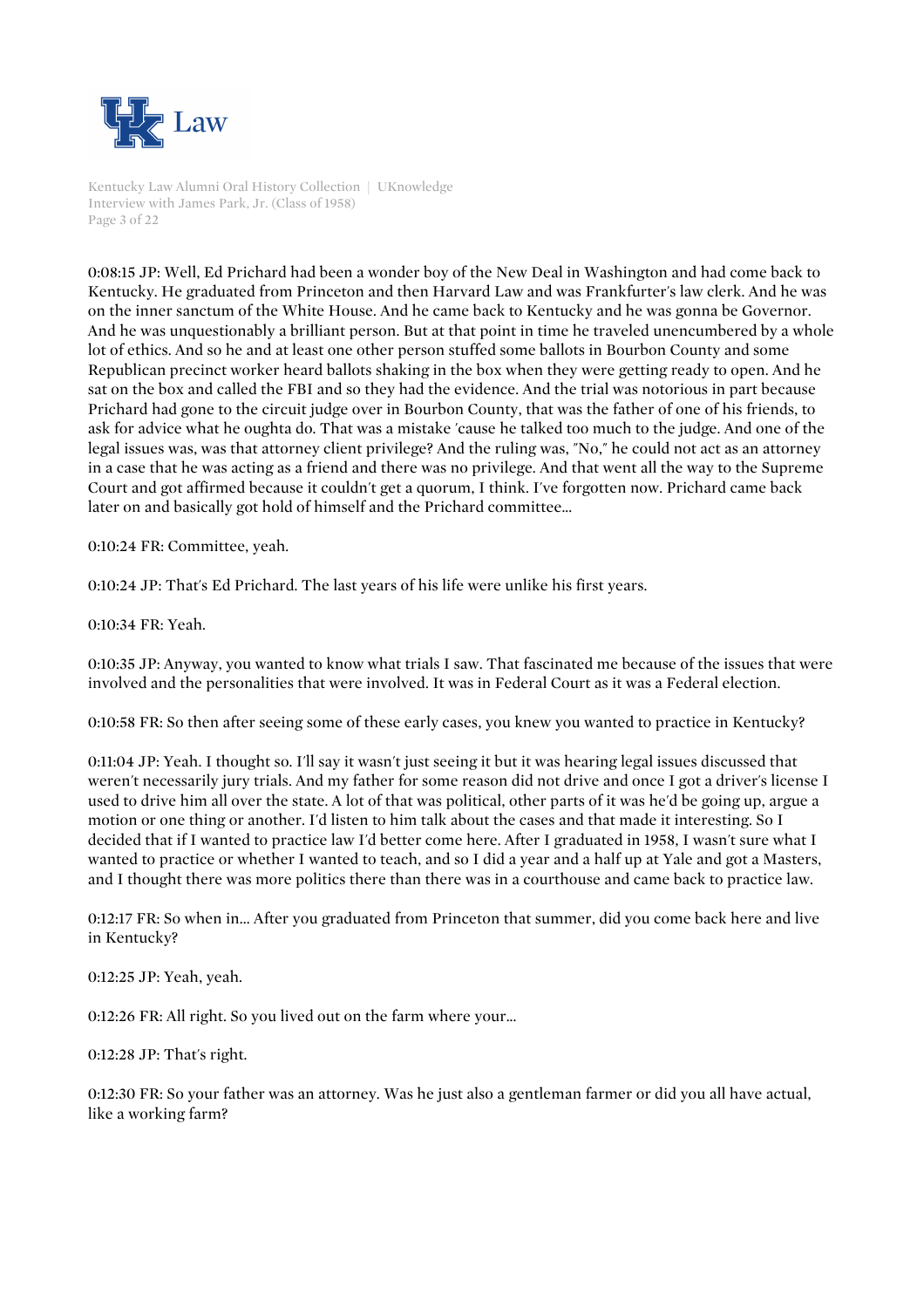

Kentucky Law Alumni Oral History Collection | UKnowledge Interview with James Park, Jr. (Class of 1958) Page 4 of 22

0:12:37 JP: Well, he was a gentleman farmer, in the sense that he didn't do any farming, but it was a real farm. And particularly during World War II, your patriotic duty was to have gardens and chickens and hogs and one thing or another, so we did. And so I grew up knowing a little bit about farming, but I suppose I was like my father. My father grew up on a farm. There were five brothers, and he said that he knew he wanted to make his living with his head and not his back. [chuckle]

0:13:26 FR: That's fair, yeah.

0:13:26 JP: But he loved the country.

0:13:30 FR: So that summer you were there, after you graduated from college, you were there at home for the summer, and did you enroll in law school here at the University of Kentucky?

0:13:40 JP: Correct.

0:13:41 FR: That fall then?

0:13:42 JP: Yeah. Yeah, I graduated in '55 from Princeton, that fall entered the law school class.

0:13:50 FR: The class in the fall of 1955. What was... Did you... I'm trying to just imagine what the admissions process was and how you managed it. Did you just come and talk to the... Was it Dean Starr at the time?

0:14:05 JP: It was, but my only recollection of the procedure was in the admissions office where they didn't understand the grading system at Princeton, which was not an A-B-C-D-E, it was a numerical system, and so they were trying to equate it to the A-B-C and say that if I had a... Well, there were more numbers than there were letters, and so you couldn't convert them as such, and as I recall the admissions officer for the law school, whoever that was, I think it was up in the Administration Building. [chuckle] I never did get it through that person's head, and she was questioning how good my grades were even though I graduated magna cum laude [chuckle], so be that as it may. Starr was probably Dean only one semester. He was in and out. He was Dean and then, this was before I got here, and then he went to serve... Maybe he was Air Force Secretary at one point a time, I think. And then W.L. Matthews substituted for him, and then when he came back, and I think he was Dean my first semester but I can't be positive about that, Matthews succeeded him. Matthews taught first year Property. I'll never forget, [chuckle] he would take out his watch and say, "I give you my watch." Then he would go from that gesture, just what it took for transfer of property and for that. But I'll never... "I'll give you my watch." He was Faculty Athletics Representative before Bob, and a real straight arrow. Bob will tell you that, Bob Lawson.

0:16:42 FR: Yeah.

0:16:44 JP: And so he was Dean and taught Property, I think, for the whole time. And what else did I take that first year? Common Law Pleadings, which had to be the dullest subject I ever took anywhere.

[chuckle]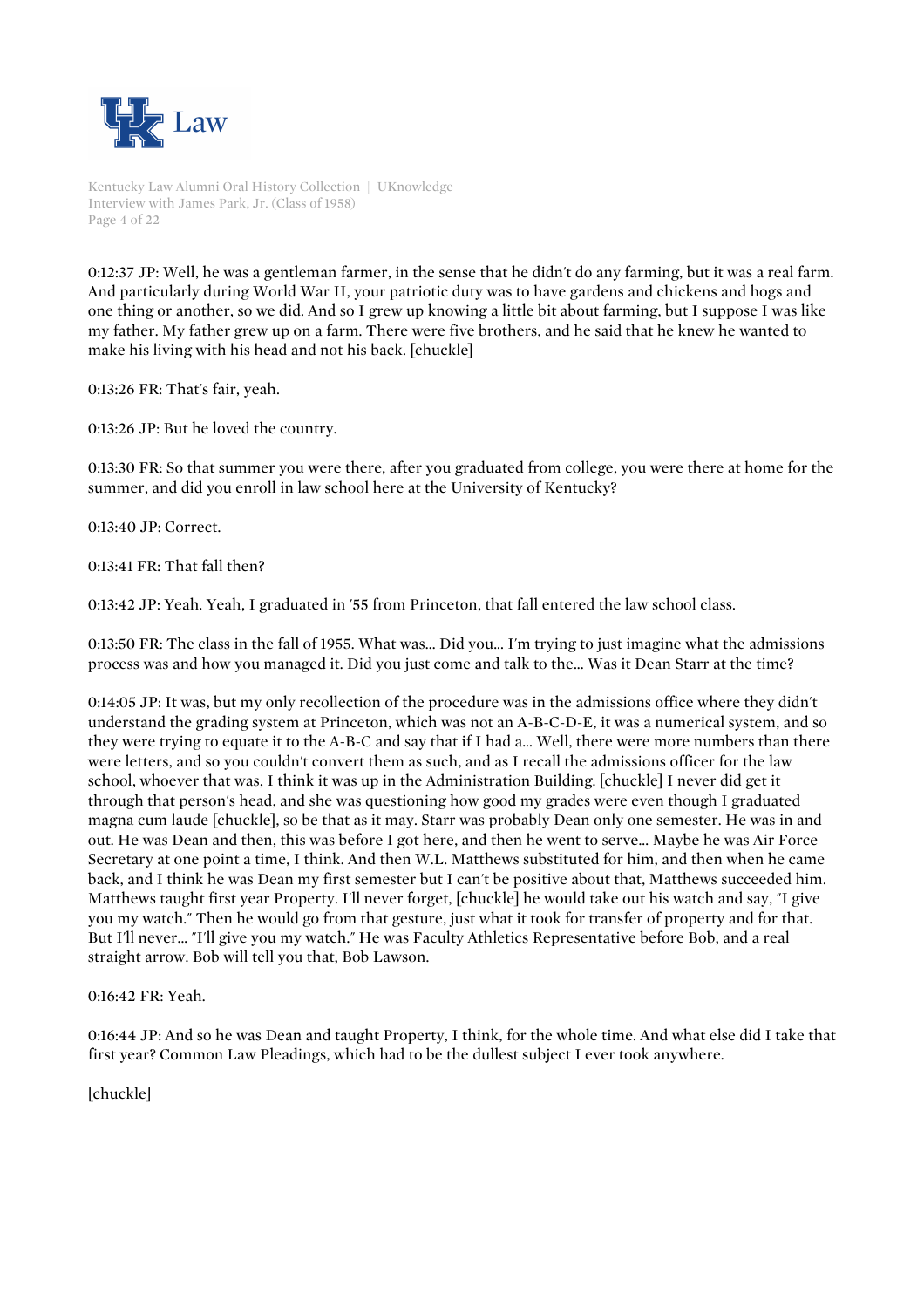

Kentucky Law Alumni Oral History Collection | UKnowledge Interview with James Park, Jr. (Class of 1958) Page 5 of 22

0:17:11 JP: And all I can say is that it enabled you to read some old cases and understand what they were talking about, and also to get some concept of what were the basic causes of action of common law things. And that was taught by McEwan, and I can't think of his first initials; I'm confusing with the developer. But some time, I think it was the freshman year, McEwan was struck by lightning and killed out on the Lexington Country Club or some golf course. So, when we moved out of Common Law Pleadings to the code and the civil rules that was a great step forward.

0:18:23 FR: Alfred McEwan.

0:18:24 JP: Alfred.

0:18:24 FR: Who was out of Virginia.

0:18:26 JP: Yeah. He was a nice fella. And he did the best he could with his subject. And Roy Moreland taught criminal law, and I think that would have been the first year, but he had the Law of Homicide. He had his own little book on homicide that you bought. Contracts was Burt Hamm, and if you didn't get contracts it wasn't because you were... You weren't paying attention because he laid it out. He used the same notes year after year and he laid it out as clear as could be. People took good notes that were called Hamm-o-grams.

0:19:26 FR: Yeah.

0:19:28 JP: Have you heard of 'em?

0:19:28 FR: Yes I've heard of the Hamm-o-gram. They were passed on from year to year.

0:19:32 JP: Oh, okay. Then Paul Oberst was Torts. And he was a brilliant fella and a great individual. I ran into a classmate of mine from Princeton, who was blind at Princeton, and from Ashland of all places. And he ended up going to Washington and he became a lawyer. And I was talking to him at a reunion, a 60th reunion, and Orel Miller was his name. And he said, "Did you go to law school at Kentucky?" I said, "I did." He said, "Did you know Paul Oberst?" I said, "Yes, I did." "Well he was visiting professor at the University of Chicago Law School where I went and he was a great influence on me and worked with me." I remember Miller used to take notes in Braille back in that day and age that was the only thing he could do, punch little holes. And he remembered Oberst. But that was typical of Oberst. He helped this blind law student. He worked with a law student who was denied admission to the University and he said he had to drive over to Frankfurt to Kentucky State to teach this fella law and that was before finally the federal court threw out that ban. This was before Bragg and the Board of Education. Then I was trying to think who else was doing that... Dorothy Salmon taught legal bibliography and Fred Whiteside taught domestic relations. Legal method was Mr. Star and Mr. Matthews. I still don't have much memory about Elvis Star. I don't know when Richard Gillam came in. Let's see.

0:22:32 FR: Gillam must have been '58 or '59.

0:22:36 JP: Yeah.

0:22:38 FR: Richard Gillam.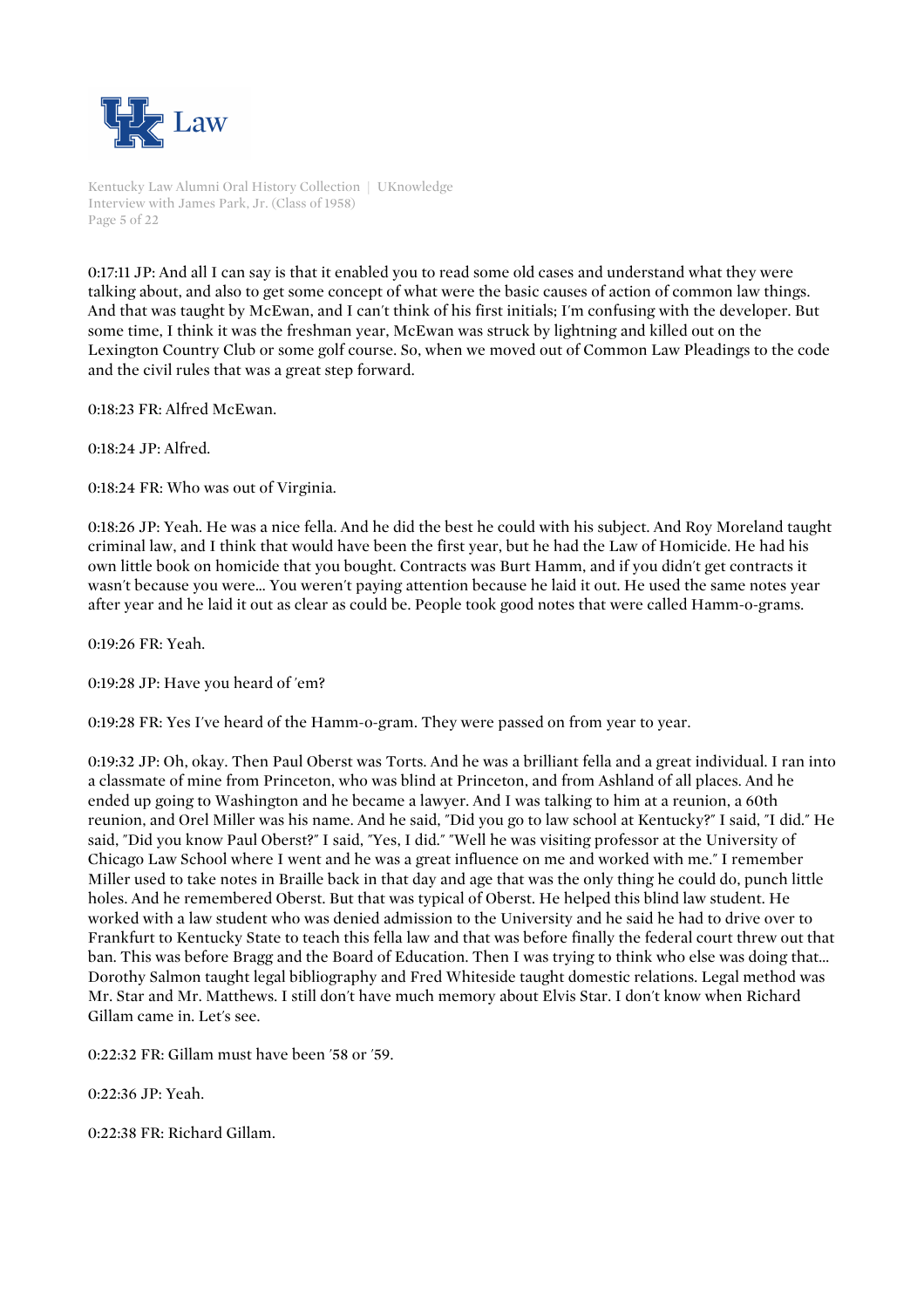

Kentucky Law Alumni Oral History Collection | UKnowledge Interview with James Park, Jr. (Class of 1958) Page 6 of 22

0:22:39 JP: That's right. I hate to say this, but I'm sure he's gone. He was a likeable nice fella. He was known as Liquor Dick. [chuckle] He occasionally had his problems on that.

0:22:58 FR: Now there is a story about how he would cure his hangovers.

[chuckle]

0:23:04 FR: About being put in the bathtub. Did you hear that?

0:23:07 JP: No. If I did I've forgotten it.

0:23:11 FR: He would hook himself on a harness so he wouldn't drown.

[chuckle]

0:23:15 FR: And he would pour a hot bath and go to sleep and then apparently when the water temperature cooled it would wake him up, and then, allegedly, he wouldn't have a hangover and would come in and teach his Saturday classes.

[chuckle]

0:23:33 FR: I don't know if that's true. That's one of the stories I've heard.

0:23:40 JP: He was wonderful. He had a southern accent you could cut with a knife. He taught Legal Ethics and I can remember one thing about Dick Gillam was that in there he started cross-examining class. He said, "Why do you wanna be a lawyer?" And people had all these reasons; that they wanted to help orphans and widows, and the oppressed and the poor, and justice and fairness and all that. And finally he just said, "Wrong, wrong, wrong. You wanna do it for the money." [chuckle] And then he went on to explain, but that you have to be ethical when you do it. But don't kid yourself; you're interested in practicing law for the money. I'll never forget that. I mean, he was adamant that you had to learn the ethics of the profession, and treat it as a profession. But I'll never forget that, when he said, "Don't kid yourself. You're gonna do it for the money." [chuckle]

0:25:00 FR: Now, were there faculty members who you thought took a particular interest in the student body, you know, who had close connections with students?

0:25:13 JP: I'd say that Roy Moreland didn't have a particularly close relationship with the students, and he was awfully hard on the two women in our class. He was the only professor that I know of that sort of made fun of them, and they stuck it out. I don't know what... Jessie Doyle and Amber, I think it was... What they did afterwards or where they went, but he was the only one in that way. The other person that came on later was Jesse Dukeminier here, and he was a brilliant fellow, really. I guess he's passed on, but now I don't know. He went to UCLA, but he was really smart and had written some legislation on perpetuities, look back law, and he had his own notebook. And always, the rule against perpetuities. He had a cartoon that says, "Trespassers will be eaten." It was enjoyed.

0:26:35 FR: Trespassers will be what?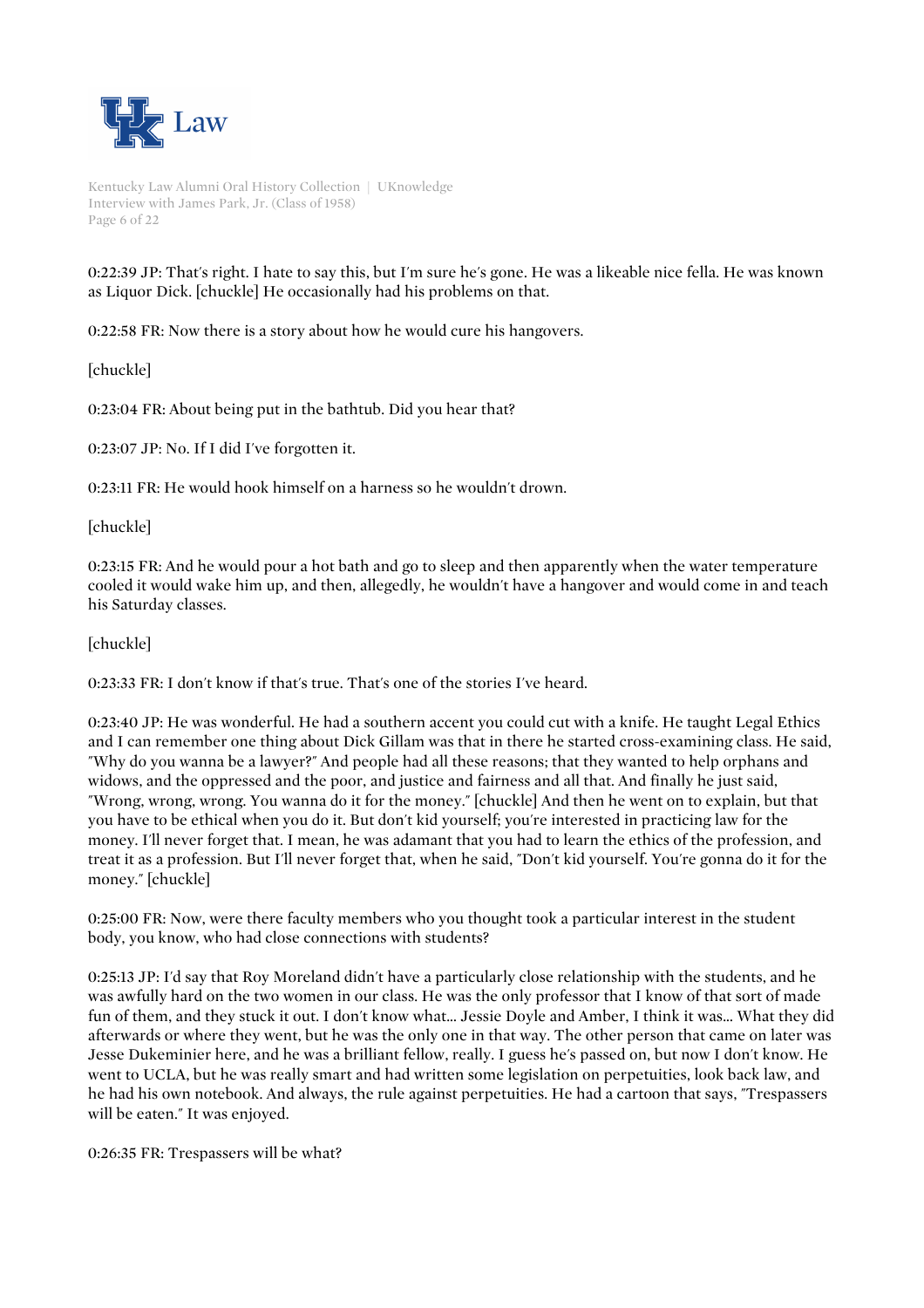

Kentucky Law Alumni Oral History Collection | UKnowledge Interview with James Park, Jr. (Class of 1958) Page 7 of 22

0:26:37 JP: Eaten.

0:26:37 FR: Will be eaten.

0:26:40 JP: He taught future int... No, he didn't teach future interests for my class, he taught future interests... He taught estate planning, and he was really good at it, too. He left, I guess, and Tom Lewis came in and taught future interest. He was there one year, my senior year.

0:27:14 FR: Yeah. So he graduated, I believe, in the class of '54.

0:27:17 JP: I was gonna say he was right before.

0:27:19 FR: And then he went into the...

0:27:20 JP: But his notes were still floating around, or I think it was his. Anyway, he was smart as... At that time, I think he had the best record of anybody that had come through the law school.

0:27:35 FR: I've looked at his transcript up in the registrar's office, and it is typed on there, "Highest GPA ever at the College of Law, as of... " You know, so he was...

0:27:47 JP: Yeah. Yeah, yeah. I don't know whether anybody ever did better.

0:27:52 FR: Well, yeah. So I think there are two now. Since then there have been two people who have done better, that I know of.

0:28:02 JP: Yeah, yeah. And so senior year I thought he taught future interests, which is... I enjoyed the course; I guess I was crazy. Other people just thought it was awful. It's difficult, future interests, and... But that's that.

0:28:28 FR: Was there a professor that was closest to you as a mentor, or did they all kind of take turns playing that role?

0:28:38 JP: Well, Jesse Dukeminier here had something to do with my going on up to Yale.

0:28:47 FR: Say that again? With...

0:28:48 JP: With my going on up to Yale for graduate work.

0:28:53 FR: He had an Ivy League education. I didn't know if it was... Was it Yale that he had...

0:28:58 JP: I wanna say it was. There were a lot of Yalies around at one point in time, and I think he was.

0:29:10 FR: Yale University, yeah. That's where he got his LLB in 1951.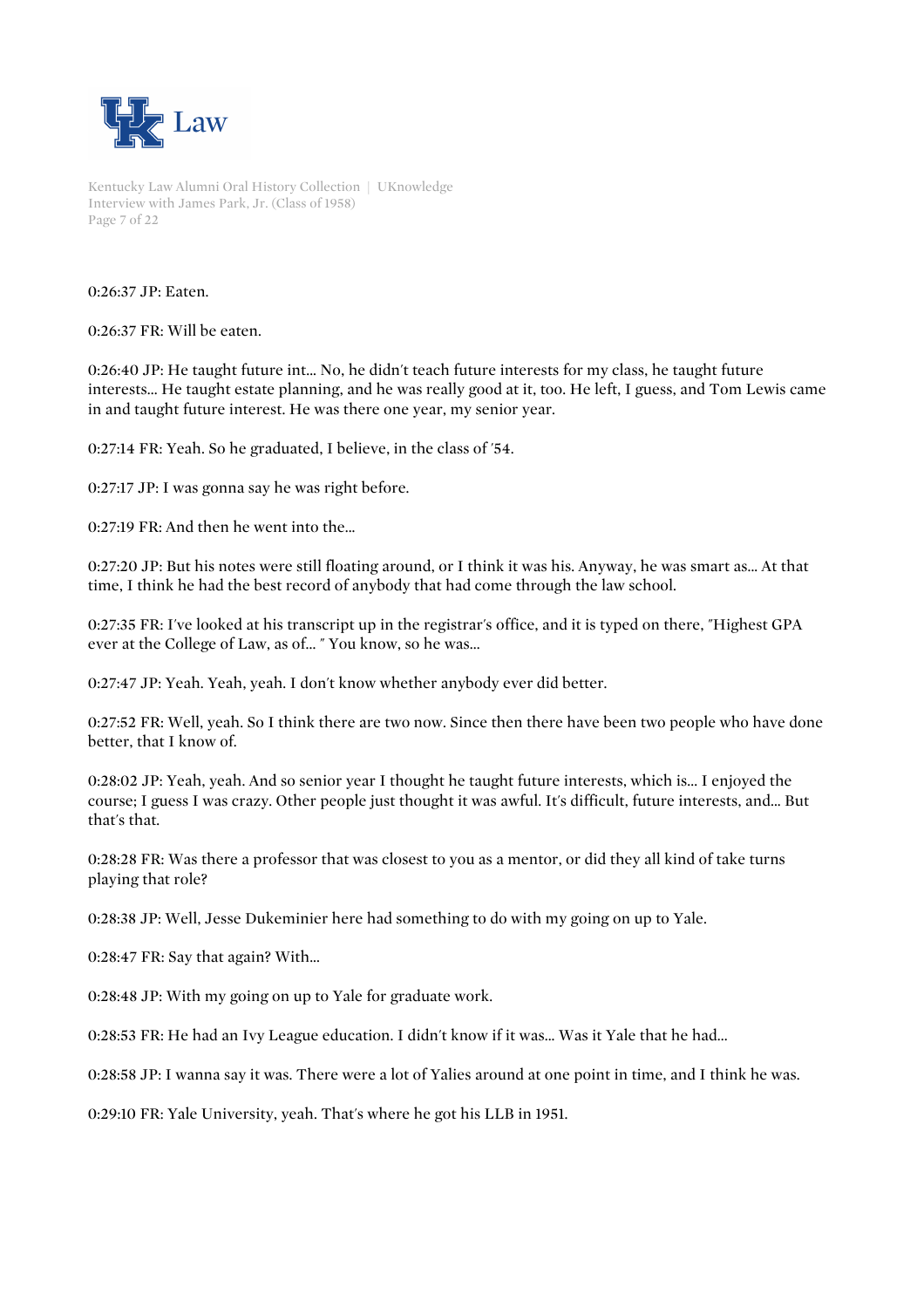

Kentucky Law Alumni Oral History Collection | UKnowledge Interview with James Park, Jr. (Class of 1958) Page 8 of 22

0:29:16 JP: Yeah. And he had a little scar on his cheek from World War II. He was active in going into Germany. Oberst, I think he was generally pretty close to the law students. I think W.L. Matthews was. Gillam would certainly participate after hours with the students.

0:30:00 FR: Yeah, there were law fraternities.

0:30:04 JP: Yeah.

0:30:05 FR: Yeah, there were two of them, correct? Or do you remember?

0:30:08 JP: Yeah, they weren't a big thing.

0:30:09 FR: Were you a member of one?

0:30:11 JP: I was a member of one and I'd be hard-pressed to tell you which one. I mean, that's how important they were. Law Journal was more important. To get on that rather than... The fraternities would have a party or something like that a couple of times a year or something but they weren't social things, as I recall, at all and certainly they weren't academic as I recall. The Law Journal, there was competition to get on that, I forget how you got on it, and to write it and that sort of thing. But that was considered the most important thing you could do at the law school outside of the classroom. They... I don't even remember... Yeah, there were some mock, we had mock trials in the procedure and I can remember some of that but there wasn't, as I recall, a program to get people as interns in the summer. It was usually if somebody would go back, they'd know a lawyer in their community and they'd say, "Can I work around your office?" And of course it was all free. And that's what I did, was go down to my father's office and work there and do research.

0:32:12 FR: He was still County Attorney at that time?

0:32:15 JP: No. He was County Attorney for two years, then he was Commonwealth's Attorney.

0:32:21 FR: Commonwealth's. Yeah, I'm sorry. Commonwealth's Attorney.

0:32:23 JP: Commonwealth's Attorney for 24 and that... He gave that up in '52. So he... And actually he was still active while I was in law school but his health began to catch up with him afterwards. But there were 10 people in the office and that was just considered a huge law firm in Lexington. [chuckle] It was a different world then. Well, it was the same when here in law school that you had to make a carbon copy of something and the only way you could do it was with flimsies and carbons. And you had to do it right the first time. You usually wrote something out. I couldn't type. Most lawyers didn't type. They would write something out on a yellow pad. And I can remember the first copy machine and it was a Kodak wet copier. And being the youngest person around the office, I was the only one that really knew how to make copies. [chuckle] But you could copy a case and that was remarkable. But technologic...

0:34:02 FR: So during the summers, that's what you would do is go down there. And what was the name of the firm?

0:34:07 JP: Stoll, Keenon, and Park. My father, Judge Stoll. It'd been originally Stoll, Muir, Townsend and Park. And Keenon Odear, and they got merged. So that's my...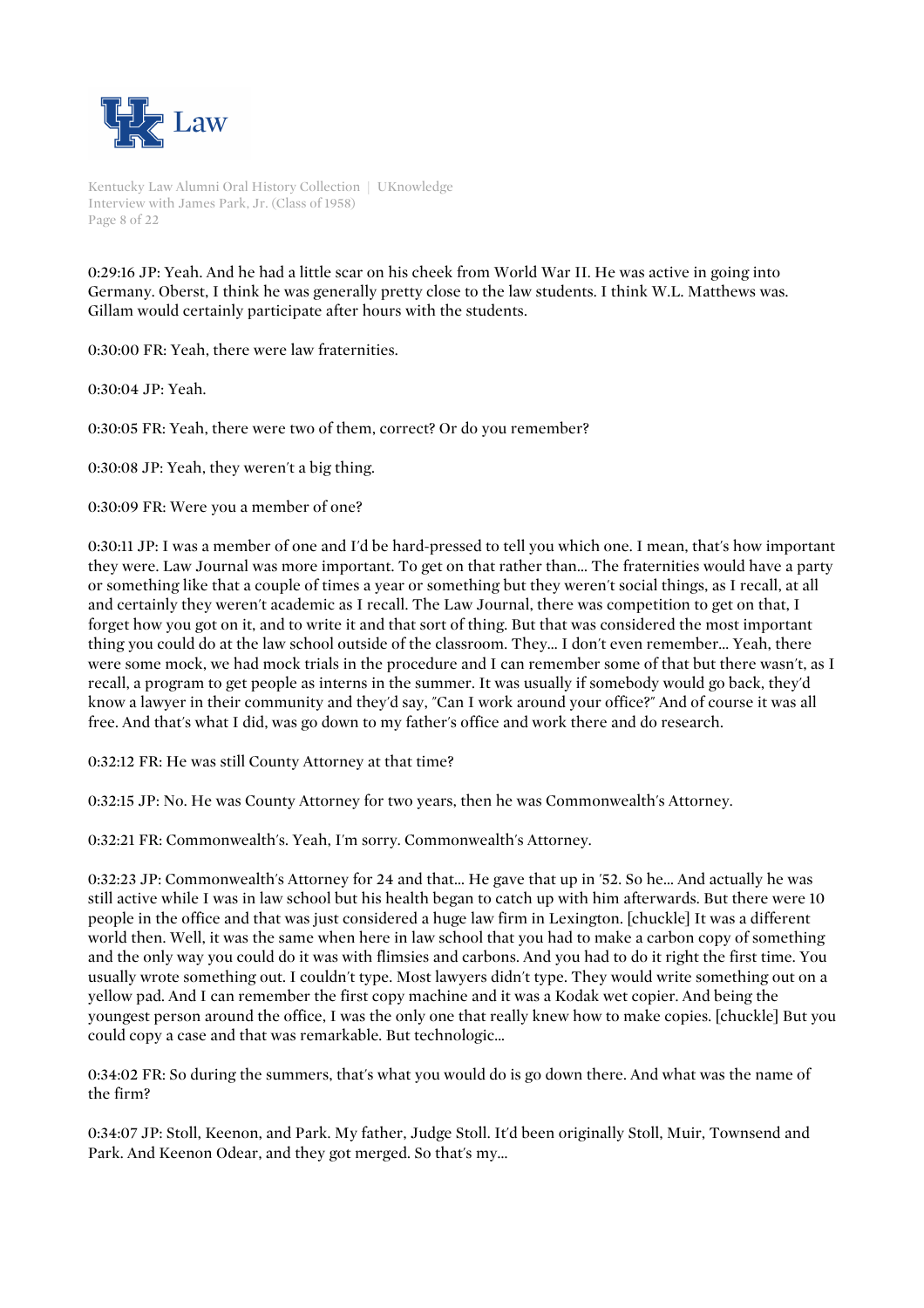

Kentucky Law Alumni Oral History Collection | UKnowledge Interview with James Park, Jr. (Class of 1958) Page 9 of 22

0:34:29 FR: Those were your summers, then, is doing some...

0:34:31 JP: They were the summers, yeah.

0:34:33 FR: And so you worked for free down there or did they pay you a little bit?

0:34:35 JP: Uh-uh. You worked for free. You might get mileage. You liked mileage. But you...

0:34:46 FR: So did you work... Now a lot of people worked during law school to sort of...

0:34:51 JP: Yeah.

0:34:51 FR: So did you work during law school in a job?

0:34:53 JP: No.

0:34:54 FR: Or were you were able to rely on family or?

0:34:57 JP: Yeah. Yeah. I did not have to work during law school. I know one person that had worked in the earlier class. He had worked at one of the funeral homes on the night desk and he had plenty of time to study. He was a good student. So...

0:35:20 FR: There are definitely some funny stories of the different jobs people had during law school.

0:35:25 JP: Yeah.

0:35:25 FR: One person drove school buses in the morning and he got them... You know, like you name it, people...

0:35:31 JP: Some of them were reporters. Kent Hollingsworth was a reporter.

0:35:34 FR: You mentioned Hollingsworth, yeah.

0:35:36 JP: And a good one. He ended up in the equine area of... Right offhand, I don't come up with any in my class, any jobs that were of interest of...

0:35:55 FR: What would you all do between class breaks? Would you all study or did... What were some of the... Was it all studying during, between class breaks, or did you all have like social, certain games, or?

0:36:07 JP: Well, the worst thing that happened is, you know Lafferty Hall?

0:36:13 FR: Yeah.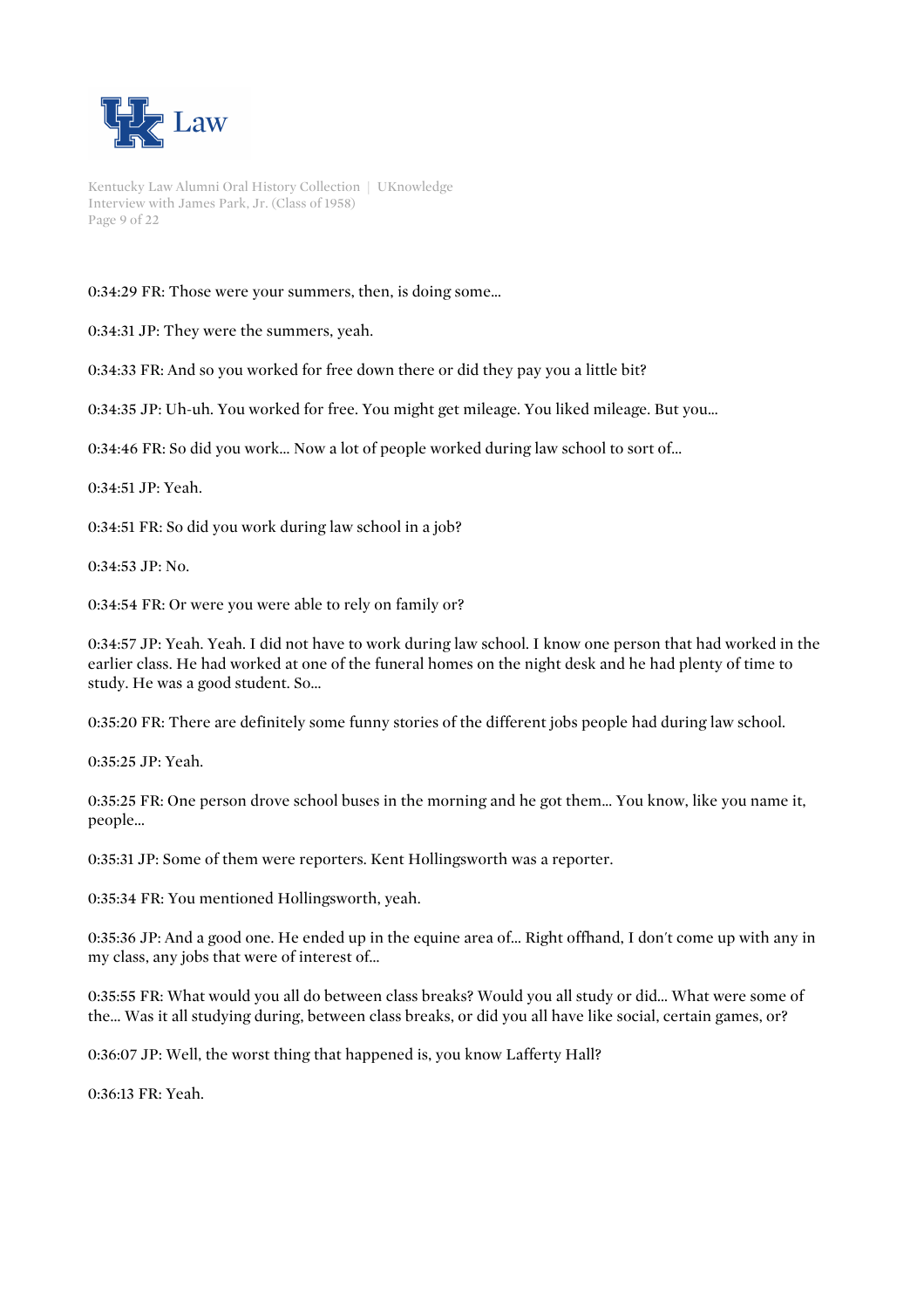

Kentucky Law Alumni Oral History Collection | UKnowledge Interview with James Park, Jr. (Class of 1958) Page 10 of 22

0:36:14 JP: The walk in front of it goes down to the library, and so there's a lot of traffic. And the law students tended to congregate on the front porch between classes. And the most benign thing they did was pitch pennies for cracks in the concrete, or joints in the concrete, but occasionally they would comment on the pulchritude of some of the coeds that went by. Particularly, some of the veterans that were around. That was probably the biggest activity between classes that I know of. But yeah, pitching pennies.

0:37:16 FR: Were you good at it?

0:37:17 JP: No, not particularly. Now, we had one member of my class, I don't know what class he...

0:37:23 FR: Here's some of the students, here's a list of some of the students during... As I mentioned, this is your graduating class, and then I have the year below you.

0:37:29 JP: Well, the one I'm trying to think of is John Y. Brown, Jr., and I don't know when he graduated.

0:37:43 FR: It could have been '60 or '61.

0:37:45 JP: Because he... It could have been. The reason I'm saying that is that there was a lounge, there was a student lounge in the law school, and John Y. was the biggest Encyclopedia Britannica salesman in Kentucky. Did you ever hear that story?

0:38:13 FR: Well, I knew he sold them and he made a lot of money doing it.

0:38:16 JP: Oh, he made... Right. And he was making so much money that he was... Law school was weighing very lightly on his shoulders, so to speak. And I can remember some people thinking that, "Yeah, here he is, his father is a very prominent lawyer and he's just floating through." I mean, he was busy with his salesmanship and of course, he could've ended up... We thought he was wasting his time. He could've bought the whole class when he got out and got into fried chicken.

0:39:00 FR: Oh yeah, that's right. Yeah. That's...

0:39:03 JP: Now that's one person that I remember what he was doing. I had forgotten about that. But no, he was a leading salesman of the day. [chuckle]

0:39:16 FR: So there was, as far as, there was a student lounge for you all?

0:39:23 JP: Yeah. Yeah.

0:39:25 FR: And did most people hang out there, did most people hang out in the library?

0:39:31 JP: I'd say a little bit of both. I mean it depended, if you had... Well, depended on the weather, depended on a number of things. Like if the weather wasn't good, you weren't going in-and-out of the law school because it wasn't close to the student union or where you could pull over across Limestone there by Prall Street. There were some places you could grab a sandwich, but some people would bring their lunch. Some people had cars, some of 'em didn't.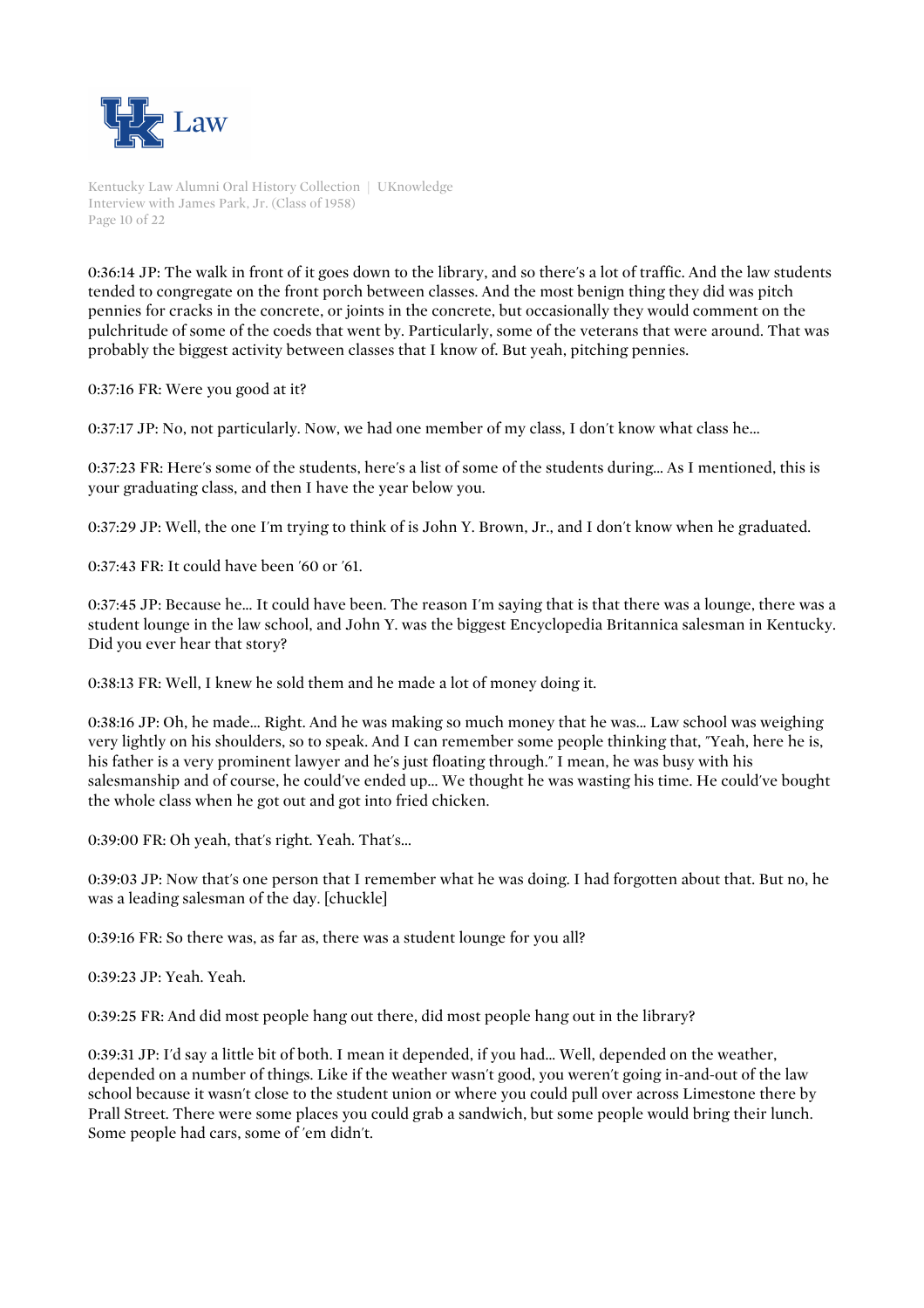

Kentucky Law Alumni Oral History Collection | UKnowledge Interview with James Park, Jr. (Class of 1958) Page 11 of 22

0:40:16 FR: Did you live near campus?

0:40:18 JP: I lived back out in the country.

0:40:20 FR: Oh, so did you stay at your folks' home when you went to school?

0:40:23 JP: Yeah.

0:40:23 FR: Okay, I didn't know whether you had a place in town that you could kind of... No. So you stayed at home during law school.

0:40:29 JP: Yeah. Yeah. Yeah.

0:40:31 FR: Did most of your frie... I assume most of your friends that had... Did they have apartments too, or did people kind of...

0:40:39 JP: Some of 'em were married. They were older in some ways, because they were married, they had families. And so they had separate apartments. And some of 'em were from out of town. But there were those who were from Lexington area, and I think they may have continued to live with family.

0:41:17 FR: Did you commute in by car then? Did you drive in?

0:41:19 JP: Yeah, yeah. It was only back then...

0:41:26 FR: You could zip down Tates Creek, I'm sure.

0:41:28 JP: Two-lane road, we called it Four Miles in the Country. So it was a little more than four miles from Cooper Drive, which was inexistent, then Montclair, and that was the end of town basically. And you could... It didn't take long to get in town. And I can't remember about parking, but parking wasn't the problem that it is today. Where it ranks right up there with faculty and students. [chuckle]

0:42:09 FR: And do you remember any sort of speakers or guests that visited the College of Law that left an impression?

0:42:15 JP: No. If I thought about it I might. It was pretty straight forward. You had classes, or you attended classes, you... The only sort of thing would be in procedure where you had mock trials and that sort of thing, but no. Basically, it was sort of cut and dried in the sense that you were taking academic courses and... I don't remember lectures. I think there was. There probably was one, but I can't remember anything specific about it. Only event I remember, I don't know who put it on, it was the Libel Show.

0:43:15 FR: Which still goes on today.

0:43:16 JP: Does it?

0:43:17 FR: Yeah. The Libel Show.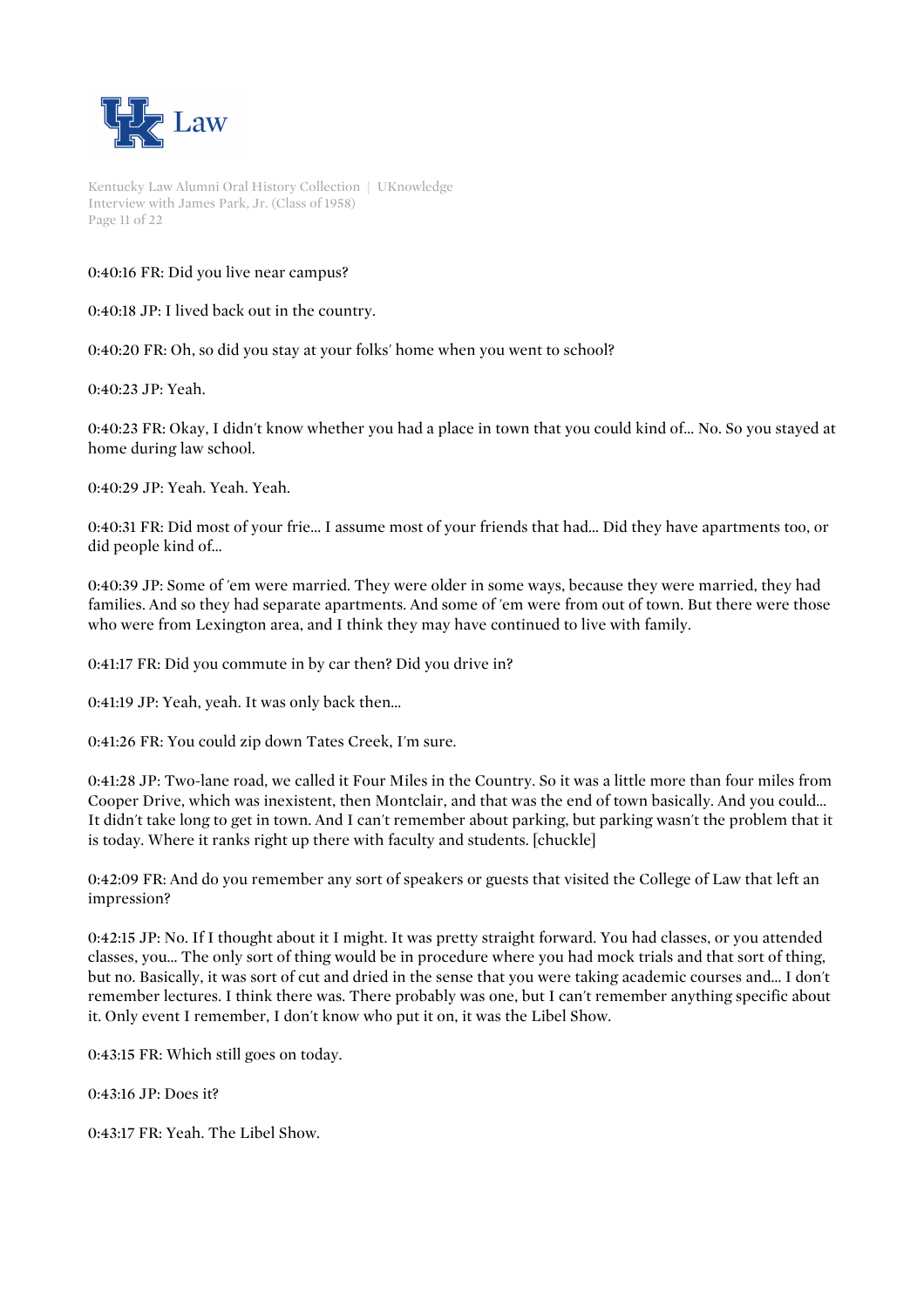

Kentucky Law Alumni Oral History Collection | UKnowledge Interview with James Park, Jr. (Class of 1958) Page 12 of 22

0:43:18 JP: It was awful. [laughter]

0:43:20 FR: Still goes on today. They use it to raise money for students that do public interest work.

0:43:27 JP: Yeah.

0:43:28 FR: Nowadays, they have an auction and the faculty members now donate things. We'll have a dinner at a faculty members home, and students bid on it, and then the money will go to help students...

0:43:41 JP: Okay.

0:43:42 FR: Yeah.

0:43:42 JP: Well, it wasn't that uplifting. [laughter]

0:43:48 FR: Well, there's still jokes, and that kind of stuff.

0:43:52 JP: But I was thinking about it. Actually, in my opinion, you came out of the law school with a pretty good legal education. I got to see it, compare it in some ways with Yale. I was there for a year, and I stayed on a little bit doing some research for a professor.

0:44:21 FR: What was your master's at Yale? What was the...

0:44:24 JP: Law.

0:44:24 FR: Law? Oh, okay.

0:44:26 JP: Master of Laws. I sort of cherry picked some things...

0:44:30 FR: What would that be? Would that be an LLM that you have?

0:44:33 JP: LLM.

0:44:33 FR: You did the LLB, and then the LLM.

0:44:36 JP: That's right. I never switched my LL...

0:44:39 FR: B to a JD, which was... Yeah.

0:44:41 JP: To a JD, because it didn't make sense [chuckle] for me.

0:44:44 FR: Yeah.

0:44:46 JP: And so I picked out courses up there. I picked them out usually by the reputation of the professor, who was the best professor. And generally that meant I got some pretty good courses up there.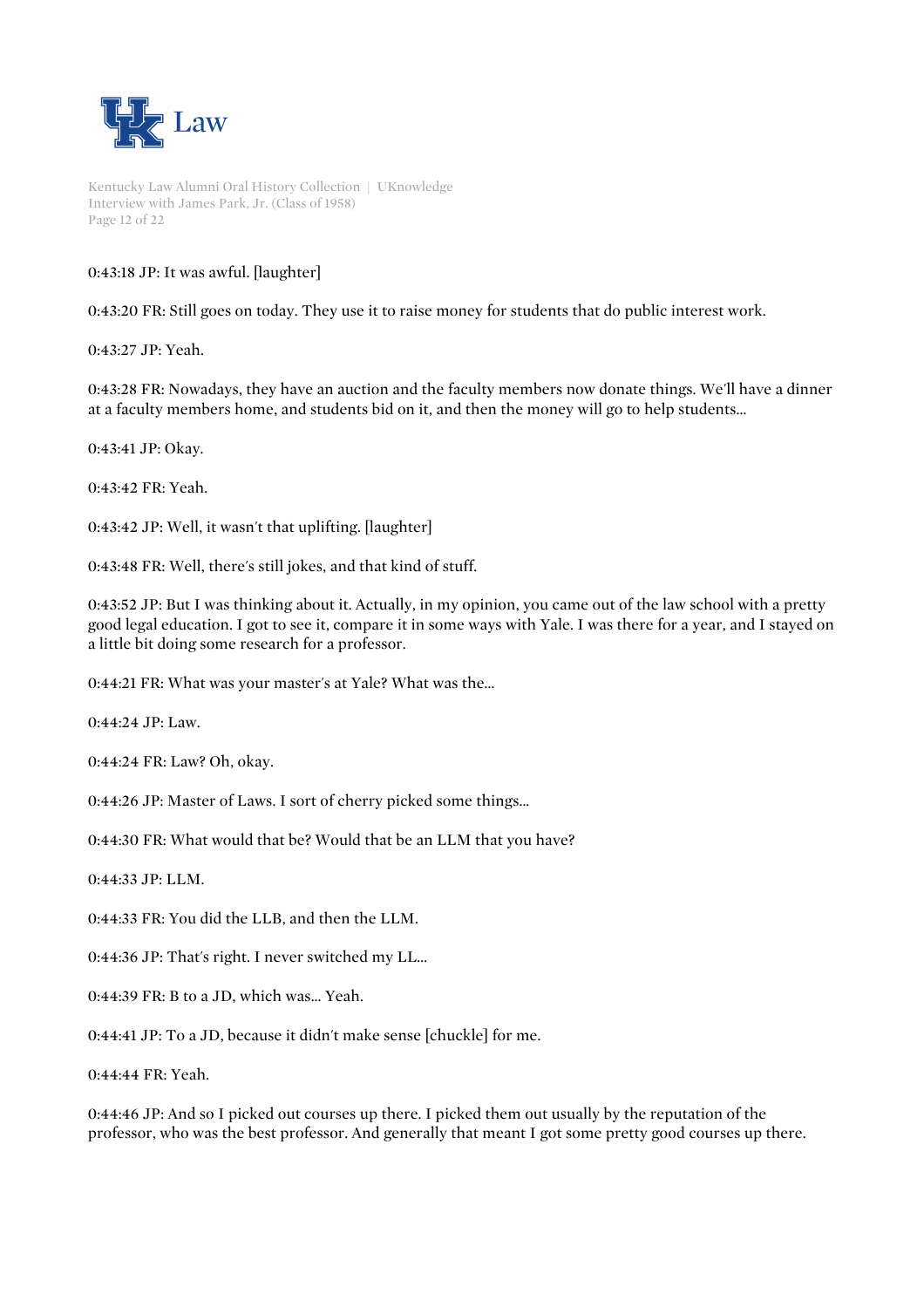

Kentucky Law Alumni Oral History Collection | UKnowledge Interview with James Park, Jr. (Class of 1958) Page 13 of 22

0:45:12 FR: What were, as far as during your time at the College of Law, were there any national or local events that became a focus that you remember the student body talking a lot about? Or what was happening in the country at that time that either influenced you, or was something that was talked about by the students?

0:45:40 JP: Probably the implementation of Brown against Board of Education. But I don't remember that in the sense of so much of it being a law school issue. Although, obviously we would have looked at that, but it was what was going on. And in the state, which at that point in time, compared to other states that had segregated school systems, Kentucky did pretty good. The first place there was trouble was in Clinton, Tennessee, right outside of Oak Ridge. And they had sort of a riot down there, and I forget what happened. And then about a week later down in Union County. Sturgis, I wanna say. They had a disruption of trying to desegregate. And Happy Chandler was Governor then. Second time.

0:47:00 JP: And the next morning the people woke up with tanks from the National Guard on their streets. And he said, "We're not gonna have any disorder and flouting of the law in Kentucky." And that was the end of it. Now, they later had some in Louisville, but that had more to do with the specifics of the court system and that was after law school, as I recall. Because I'm thinking the judge... I can't remember who the judge was. I think it was a judge. He had a little yellow school bus in his office, and he had a sense of humor, but no, that was something that was going on. And of course we had been looking at that where most of the cases before Brown against Board of Education were separate but equal but these aren't equal. And that's how they integrated the graduate school at the university and that sort of thing. And so that was a... I suppose was the biggest issue hanging around, that everybody would be talking about, wouldn't be limited to the law school. But that was the biggest issue at that point in time.

0:48:58 FR: What were some of your, as far as your classmates are concerned, some of your... And here are the people that graduated with you, who were some of your best friends? Do you remember in spending time with?

0:49:11 JP: Well, Les Morris was at that time a good friend.

0:49:16 FR: Yeah.

0:49:17 JP: And I practiced law with him later on.

0:49:22 FR: Les Morris, was...

0:49:24 JP: Yes. Leslie Morris.

0:49:25 FR: Les Morris.

0:49:26 JP: Yeah, he died in the Comair crash.

0:49:29 FR: Oh yeah.

0:49:31 JP: Joe Johnson, who was a lively, smart fellow but he'd go off on a tangent and he had a funny sense of humor and we studied together a lot of times. They were good friends. It was small enough class that you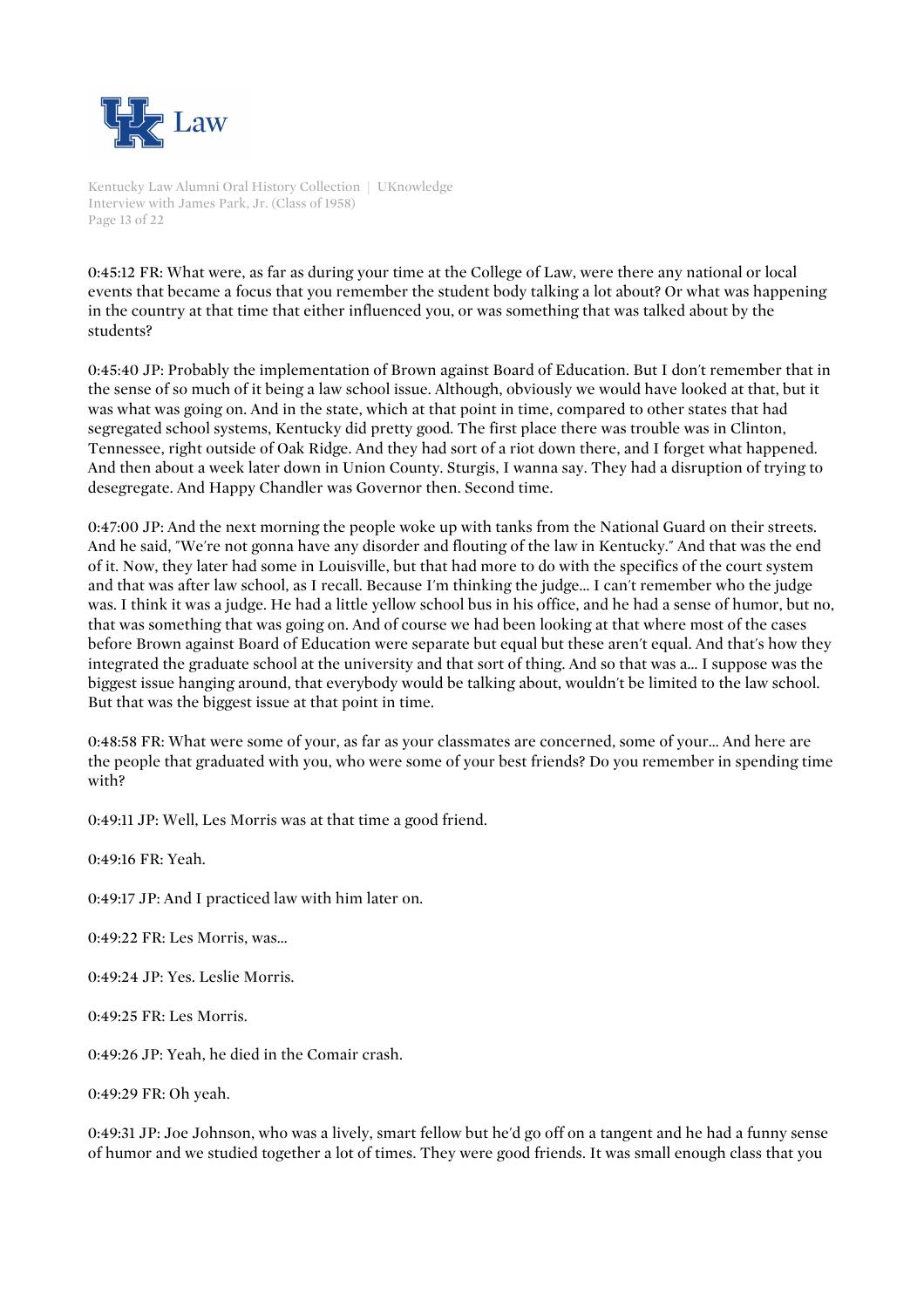

Kentucky Law Alumni Oral History Collection | UKnowledge Interview with James Park, Jr. (Class of 1958) Page 14 of 22

didn't have exclusive ones. Like Joe Helm was a friend of mine. He'd gone to Princeton a year ahead of me and I knew him. Paul Slad was another guy who was a friend. Charlie Palmer. Well, the thing is if you look at the class, it's small enough that you can't say...

0:50:30 FR: You knew everybody. Yeah.

0:50:32 JP: That they weren't friends. You knew everybody in your class, so that's the best way I can say it. Now the reason I mentioned Les Morris at that time because he had been in my high school class at University High School, and so we had known each other for a long time.

0:51:02 FR: Yeah. Did he go to school here at U of K or did he go to another? Do you remember?

0:51:05 JP: He went to the university here.

0:51:07 FR: Yeah.

0:51:08 JP: Undergraduate.

0:51:09 FR: And then you all met back up again for law school?

0:51:13 JP: Yeah. That's right.

0:51:14 FR: Neat. That's good. What was the... Do you remember much about what the grading was like here? If you thought it was fair or if you thought certain faculty members were more fair than others or...

0:51:28 JP: Well, I'm sure we did but practical matter, that doesn't stand out. Some of them were a little harder than others. It was... Some of them were easier, their tests were easier, some of them were harder. Jesse Dukeminier had the tough tests 'cause he had some tough subject. Burt Hamm, he taught corporations also, he had laid it out and if you followed your notes and his rules you could do his tests. So I mean, that was sort of the attitude of people. I don't remember beyond that. It wasn't that Burt Hamm's classes were gut classes, it was the expression then, but his mode of teaching was, by George, you didn't have to dig it out, he fed you. [chuckle]

0:52:58 FR: Who was it... Do you remember the classmates that sort of impressed you the most?

0:53:04 JP: Well, one was Paul Slad. Paul Slad, now he had a job. It's coming back. He was an announcer for WLEX TV and he had a melodious voice. It was sort of deep and what have you and even though he growed up in Pike County, you wouldn't have known it. And so that always impressed when Paul would talk and he was a bright fellow too. He went with... I can't name the law firm... He went with one of the major law firms in Tampa. I don't know what happened, he died some time back. Early.

0:54:04 FR: I wonder if... Do you remember what graduation was like? Do you remember the graduation ceremony?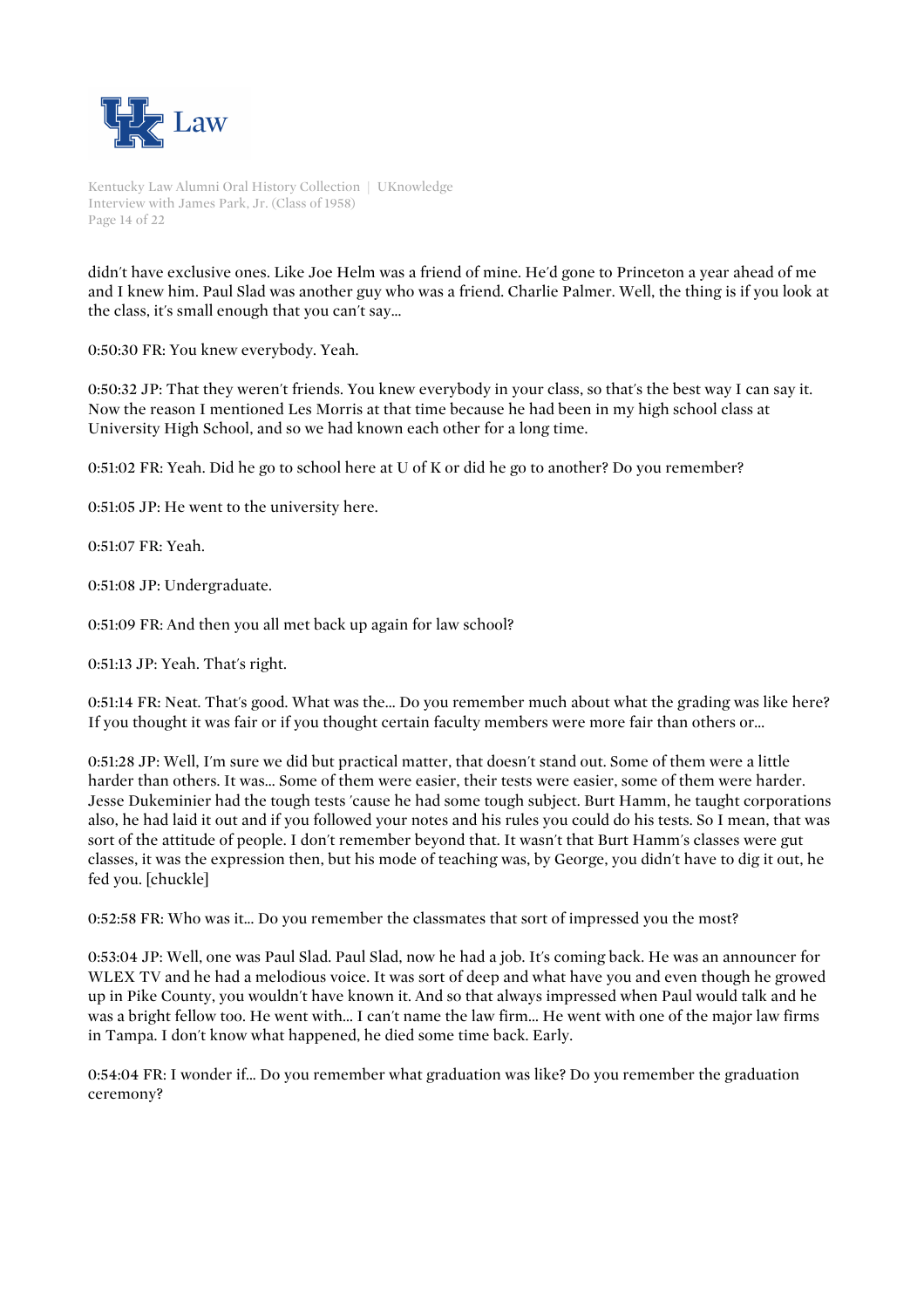

Kentucky Law Alumni Oral History Collection | UKnowledge Interview with James Park, Jr. (Class of 1958) Page 15 of 22

0:54:13 JP: I don't know that I went to it. I remember I had a little [chuckle] over the diploma. It said honors, and I knew that my grades the Spring term were such that I should've been, and I don't how you could've calculated it, as high honors. And that's the only thing I remember about graduation is having an argument. They said, "Well, that's true, but we didn't have your grades." "Well, you do now." So I ended up, I got my diploma, but...

[laughter]

0:54:55 FR: Fixed again.

0:54:56 JP: I got my diploma, but that was the only thing I remember about graduation.

[laughter]

0:55:07 FR: Was the one fly in the ointment, not anything else.

0:55:10 JP: Yeah. Yeah.

0:55:12 FR: Yeah, that is funny. It is funny that these things stick in your mind.

0:55:13 JP: Well, and I think I was, the reason I was concerned about it was I was trying to get in graduate school. And I think I was going up to interview at various law schools in the East. And so, I wanted the proper recognition.

0:55:39 FR: Recognition.

0:55:40 JP: There was a reason for it. But I don't remember going to graduation at all.

0:55:47 FR: Do you remember the class doing something together all as a group or?

0:55:52 JP: No, we may have but...

0:55:54 FR: You just sort of...

0:55:56 JP: I mean we may have, but people were getting ready for the bar. And that would be coming up.

0:56:11 FR: Did you wait to take your bar? Or until after...

0:56:14 JP: I took it actually in '59.

0:56:17 FR: Yeah.

0:56:20 JP: Because I think I was... I don't remember, but I think I had gone up to... East to interview a couple of places. But I'm vague on that.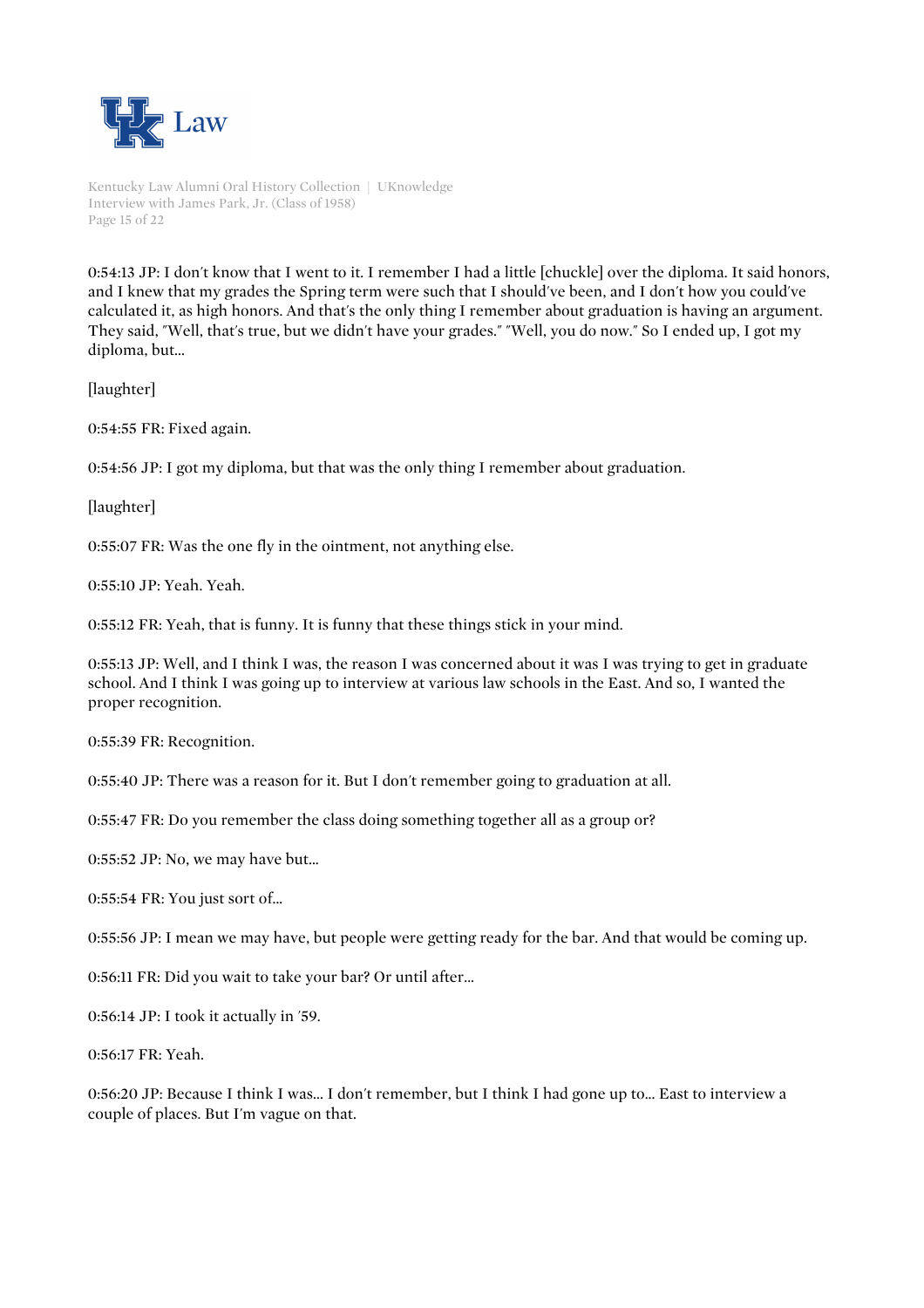

Kentucky Law Alumni Oral History Collection | UKnowledge Interview with James Park, Jr. (Class of 1958) Page 16 of 22

0:56:40 FR: Yeah. So then, you mentioned that there was a comparison between the Yale classes and the Kentucky classes. Do you remember how... What the differences were like within the LLM program and the LLB at Kentucky?

0:56:57 JP: Well, I remember getting in [chuckle] some classes at Yale. And oh, I've lost his name, he'd been Dean up there. And he was teaching a course and I wanted to take it just because, not that I was ever gonna use it, but I wanted to take a course under him. And he'd get his students in there, and he would start on them about what this meant in this opinion. I didn't have any idea what replevin was or assumption or what have you, and how procedurally the case came up. He was just adamant that you couldn't understand the opinion without understanding the procedure.

0:57:58 JP: And I remember, I didn't volunteer every time, but if need be, I had the answer because I had... [chuckle] Maybe McEwan's damn Common Law Pleading, I had some concept of the thing. And that was one thing I learned in here, the really essential of analyzing an opinion is to understand procedurally how it got where it was and what... Because that impacted the deference the court was gonna give one way or the other, to one party or the appellee. Who was the appellee? Who was the appellant? That sort of thing. And some of the practical stuff at Yale, they were great on policy, as I used to say. But sometimes they weren't as good on the nuts and bolts as some of the classes here. Now, that wasn't everybody. But as I say, there were some courses that were an awful lot of policy. [chuckle] And I think that's Yale more so than Harvard at the time.

0:59:19 FR: And so, when you came back to Kentucky, you took the bar, how did you begin your legal career after that?

0:59:29 JP: Well, I had... It was right after they adopted the Uniform Commercial Code in Kentucky and it was about, I think the third state. And I had worked with one of the draftsmen up there. And so, that was one of the things I did when I got back. People knew that I had some background at it, and lawyers were having to completely relearn a whole bunch of commercial law and so I got out and I spoke and one thing or another but essentially as a young lawyer, I was going out at a rate of \$10 an hour investigating truck accidents. [laughter]

1:00:20 FR: Oh, neat. Yeah. [chuckle]

1:00:24 JP: And that was one of the things you did. But then, I'd walk into court and the judge would say, "Mr. Park, I want you to represent that fellow over there." I remember Judge Ford, Federal Court, he said, "Mr. Park," he had a little high voice, "I want you to go talk to this fellow and come back and plead him guilty." [laughter] He knew he was gonna plead guilty. And I had been a lawyer maybe two weeks. I went back and he was accused of selling tobacco off of a card, you know what I'm talking about? His allotment, he sold tobacco, he didn't have an allotment card for...

1:01:15 FR: Allotment for it, and he was... Yeah.

1:01:16 JP: Anyway, it was more than a technical violation, he was a pretty bad guy but he wasn't dangerous, if you know what...

1:01:30 FR: Yeah. Yeah. There's certain crimes that...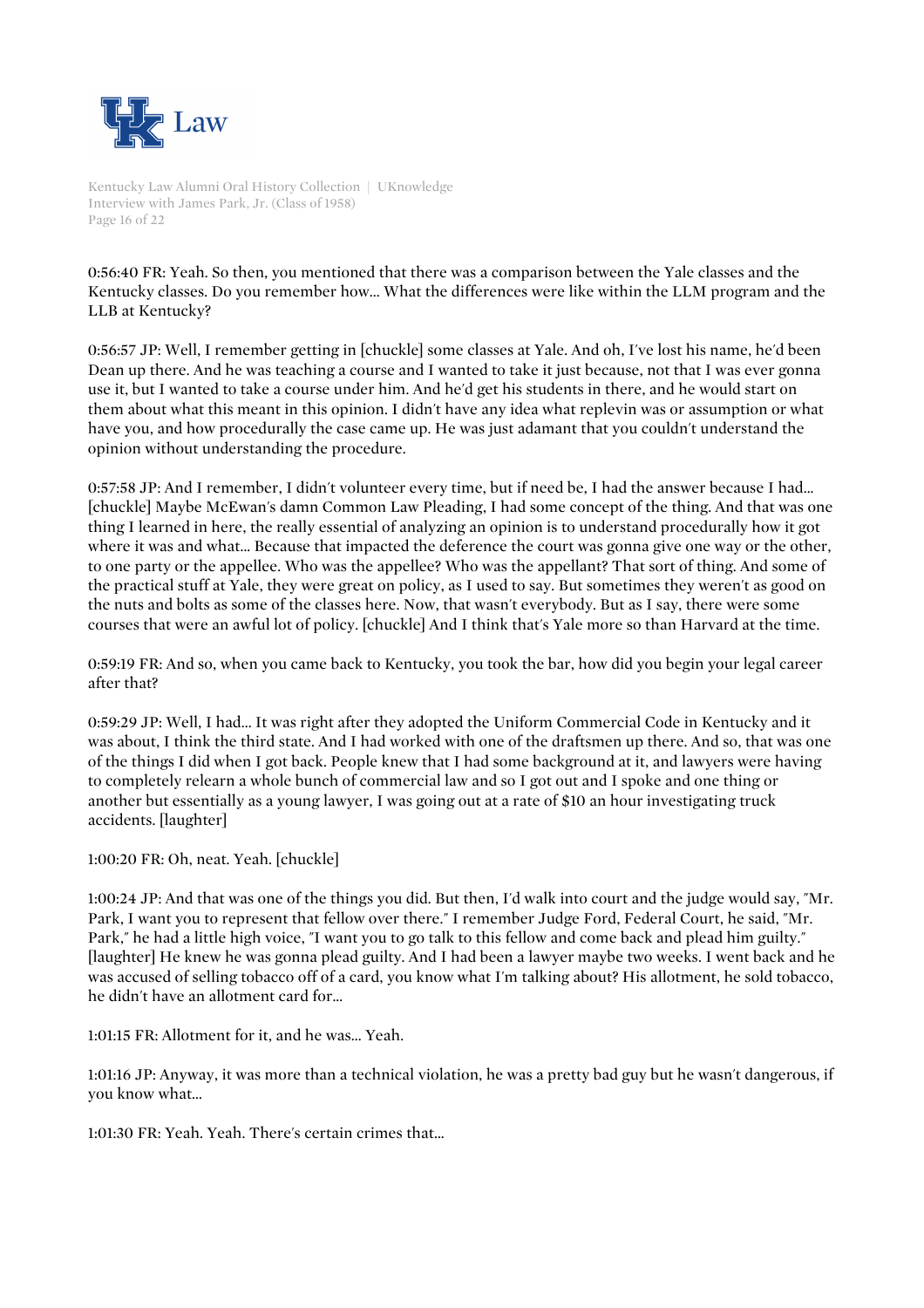

Kentucky Law Alumni Oral History Collection | UKnowledge Interview with James Park, Jr. (Class of 1958) Page 17 of 22

1:01:31 JP: So I went back in, he said, "I'm guilty," and what have you. So I went back in and the Judge took him through, took his plea, finally looked over at me and said, "Mr. Park, this is the time you ask for probation." [laughter] So, "I move for probation, Your Honor." "Granted." [chuckle] You would be thrown into something. I was thrown in, early on, into representing. There was no legal defender.

1:02:11 FR: Right.

1:02:12 JP: You walked in through...

1:02:12 FR: That didn't come until the late 60s, yeah.

1:02:13 JP: You were around and the Judge would pick you out and say, "You go represent this fellow." And I and another younger lawyer, but he was more experienced than I, were appointed to... On a capital case early on and that was interesting episode.

1:02:36 FR: Were you part of your father's firm when you...

1:02:40 JP: I was an associate there.

1:02:41 FR: You associate there?

1:02:42 JP: Yeah. Took a pay cut from what I had been paid as a research assistant at Yale. [chuckle]

1:02:54 FR: That is funny. So can you talk just a little bit about what it means for you to have gotten your law degree from this institution?

1:03:07 JP: Well... One of the things, I thought it gave you a good basic legal education. And I thought on top of that I had gotten my money's worth, so to speak, out of the year at Yale. It gave me some insight into some things that I would not have gotten here with the small faculty. For example, I did corporate income tax up at Yale because the guy was supposed to be good, he'd written the book on it. Initially, there were no specialties. There were some people who made a special... Well, the only real specialty was patent law, patent and copyright law. To some degree, labor law was becoming a specialty in Kentucky. But other than that, basically anything walked in the door, you were supposed to handle it. And so I went to court on some things, did a lot of what I call research, and brief writing, memos, pleadings, and that sort of thing, but it was a cross thing. And initially I developed some expertise in the tax area, and wills, trusts, corporate, but that was only partial. Everything slopped over into something else, contract law, tort law, and the like. It was interesting. I had the advantage of practicing with some pretty good lawyers and you get an education that way.

1:05:37 FR: Now at that time were most of the lawyers graduates of this school or were they from all over? Do you remember, have a sense? If you can't remember that's fine too.

1:05:52 JP: I'm trying to think. I don't know of anybody that wasn't a Kentucky Law graduate that was in that firm. There may have been but, right off the bat, no, I can't recall anybody who wasn't a Kentucky Law graduate.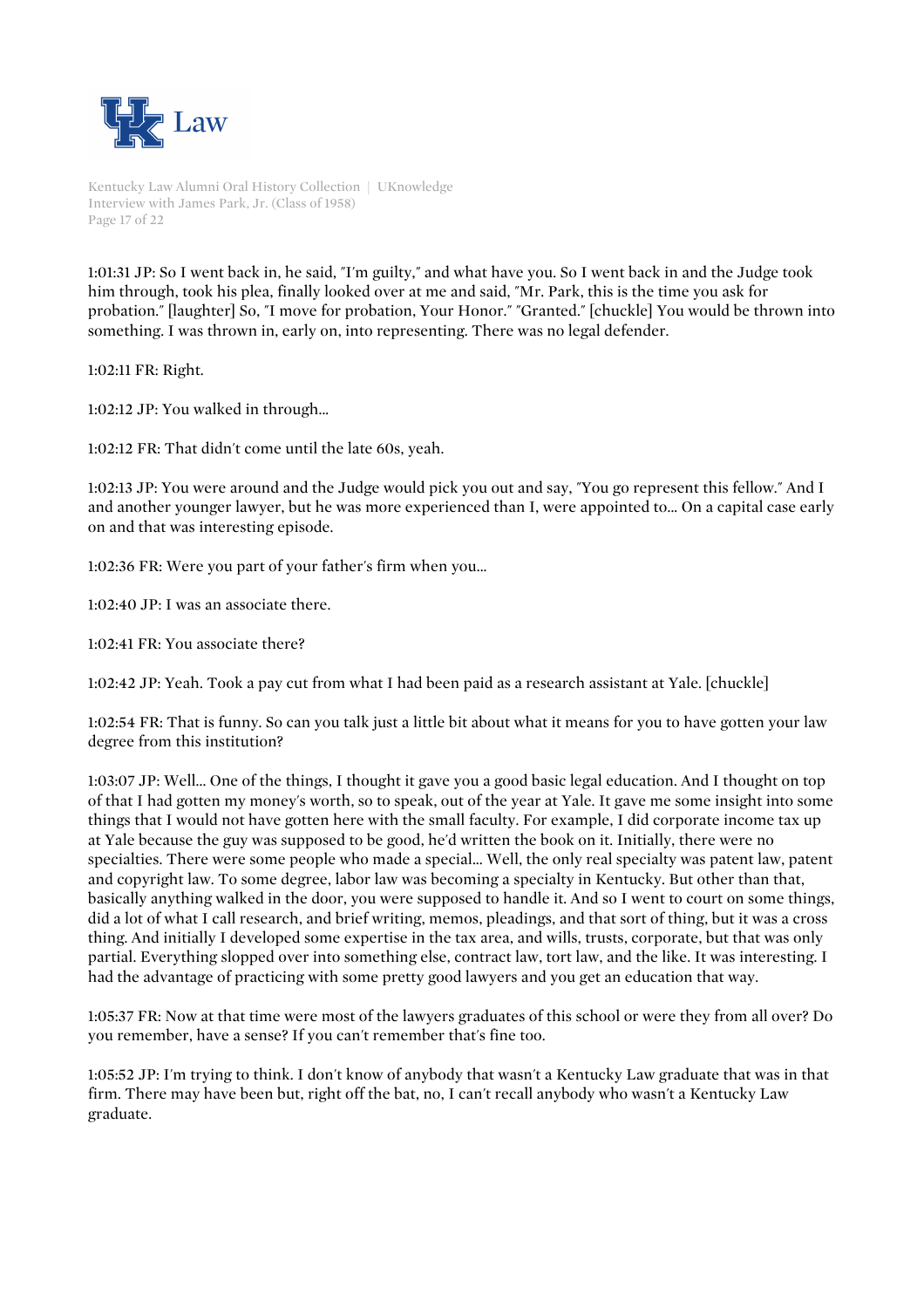

Kentucky Law Alumni Oral History Collection | UKnowledge Interview with James Park, Jr. (Class of 1958) Page 18 of 22

1:06:20 FR: Yeah. What do you, if you have any comments about what this college means for this community and the state.

1:06:34 JP: You mean the law school?

1:06:36 FR: Yeah.

1:06:36 JP: Well, in my opinion, it is now and always has been the leading law school in the state. That doesn't mean there can't be some good lawyers come out of Northern Kentucky or Louisville. But this was, all things considered, this was the place, all through the years that you wanted to get into the University of Kentucky College of Law, because it was the best law school in the state. And it has, in my opinion, produced some good lawyers, good judges, that sort of thing.

1:07:24 FR: Yeah. Do you have any sort of... I would be interested, now I feel like we've covered a lot of good ground, if you wanted to mention a few things. You'd talked about your father attending law school and graduating here in 1920. If you wanna touch on any sort of stories he told you about law school.

1:07:51 JP: No, but it was basically, he graduated in '20. So, he got out of the university undergraduate in 1915. And then he would've... I'm not sure when he entered law school. 1920, '18... It would've been, I think, in 1917. And of course World War I came up. He was on his own at that point in time and he was... People, "What's your summer job?" "Well, [chuckle] it's pitching baseball." And he said he never had the speed to overpower batters after his football injury. So, in those days, it was before the Curt Flood case, you signed a contract, that contract stayed with you the rest of your baseball career. Didn't matter where he was playing, he was gonna get the same amount of money. And so, he played for Drumright, Oklahoma. [chuckle] Which is a little oil boom town. And he got the same as when he was in the majors. Which wasn't bad pay but it wasn't anything like that but he... With World War I, and this is what I've not done, is try to figure out how his law school fit in with the fact that he had to go to aviation school at Ohio State and from there, went down to advanced school at San Antonio. And then they sent him up to Norfolk or Hampton Roads, coast artillery. Well, what they had there was Balloon Corps. And I guess because he was a math major and he was big, he'd been too big for an airplane, and he didn't drive a car. I think. Gosh. [chuckle] So, I don't know how he... When the war was over, I think he immediately got back in law school.

1:10:55 FR: It looks like it would have been before the war, before America entered the war. Because America entered in...

1:11:03 JP: '17, April.

1:11:05 FR: Okay. So, April of '17.

1:11:07 JP: He would've probably...

1:11:09 FR: So that's about when he's entering?

1:11:13 JP: Yeah. And that's what's confusing.

1:11:15 FR: Yeah figuring out which...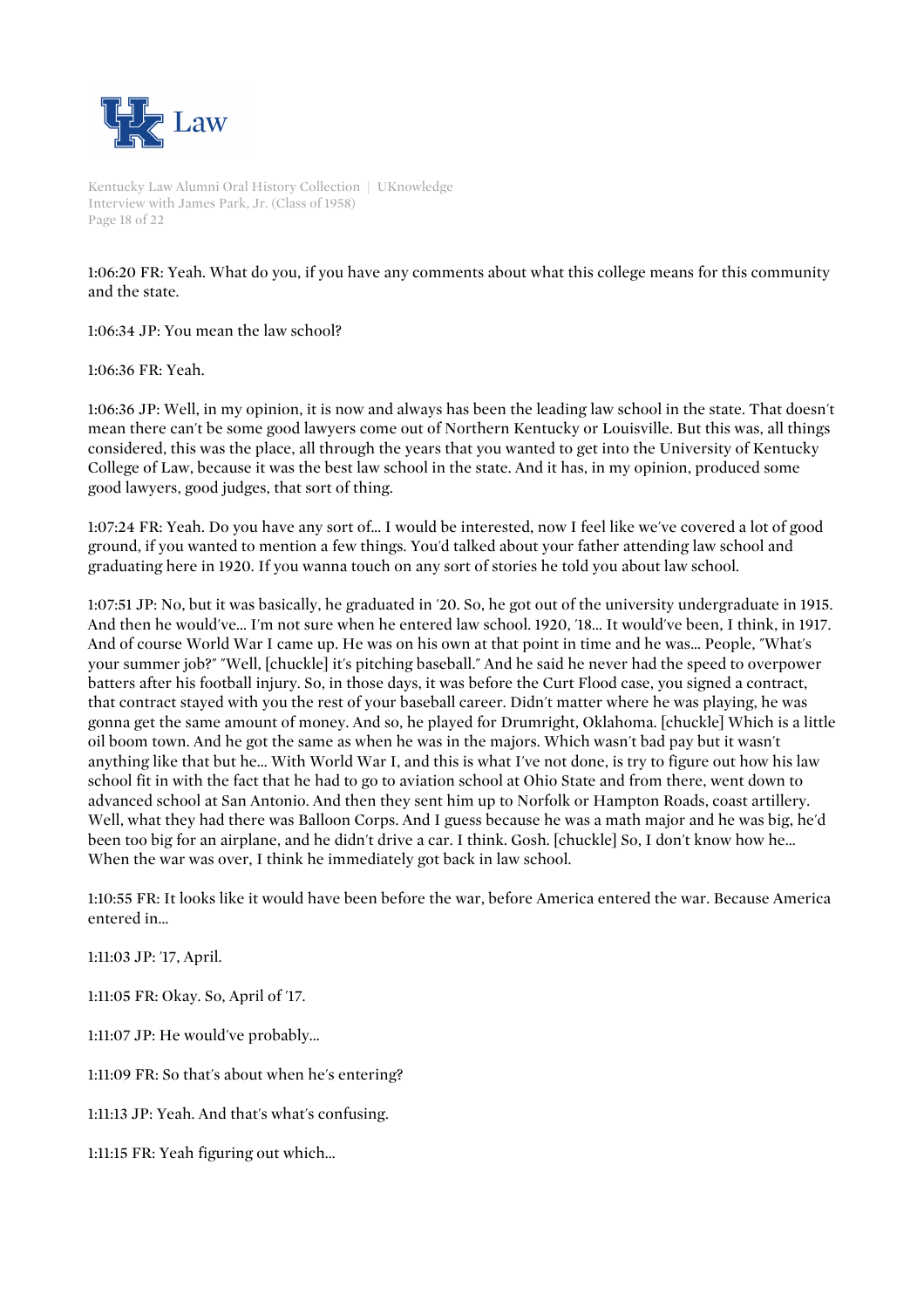

Kentucky Law Alumni Oral History Collection | UKnowledge Interview with James Park, Jr. (Class of 1958) Page 19 of 22

1:11:16 JP: I have looked for his transcript but he was also assistant coach, here.

1:11:25 FR: Did you say, you had ever looked for it or...

1:11:29 JP: At times. So he had, while he was going to law school, and I don't have the chronology, one point in time he was coach at Transylvania and athletics director there which... [chuckle] Whatever. But he was also assistant football coach, and ended up coaching one year, basketball at Kentucky. And I think a part of that was while he was going through law school. And they must have done something about letting the veterans accelerate or the like. I don't know how, he didn't talk about that. It was more about what he was doing outside of it and the stories he'd tell me when I was a boy about his adventures and trouble. And Oklahoma City and Omaha and all that sort of thing. But I can't recall. He had some of his law books still. I guess he kept them because he used the criminal law, he was in criminal... You know, prosecuting. And he was a good book lawyer, he liked them.

1:13:01 FR: Do you still have any of your father's library, or is that all just gone?

1:13:07 JP: No, they all got put in the firm law library. I had one book of his and it disappeared somewhere along the line.

1:13:18 FR: I just was curious if you still had those, those would've been neat to see.

1:13:21 JP: Yeah. It was a handbook on criminal law, I can remember that. But it was more he would talk about people he had known in law school and... But, I can't recall his talking about the particular professors. He did but it's not something that stuck in my mind.

1:13:52 FR: You had mentioned Redwine out there who graduated with your father. Do you remember any stories?

1:14:00 JP: None that I wanna tell. [chuckle]

1:14:01 FR: All right, that's totally fair too.

1:14:05 JP: There were some. I think his name was Marcus, but some other people pronounced it differently. [chuckle]

1:14:12 FR: Yeah. That is funny, yeah.

1:14:13 JP: No.

1:14:16 FR: Yeah. Is it...

1:14:17 JP: Ed Dabney was... I'd forgotten that he had the legal background, but he was head of Security Trust Company, that merged with the First National Bank and that became First Security which was later acquired by Bank One and just now JP Morgan Chase. That was his background. He was a very prominent man around Lexington.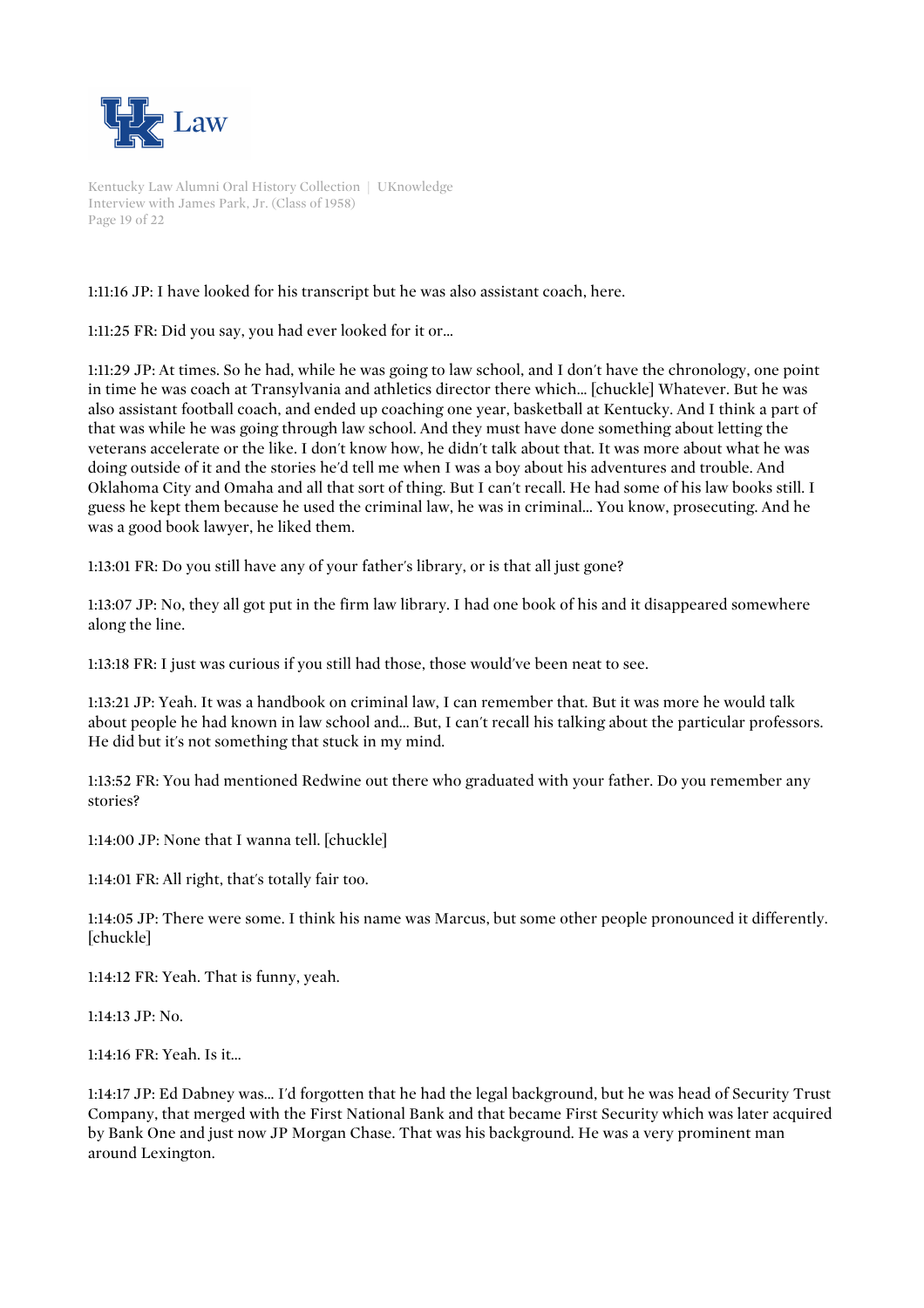

Kentucky Law Alumni Oral History Collection | UKnowledge Interview with James Park, Jr. (Class of 1958) Page 20 of 22

1:14:51 FR: That's... Wow. Is there anything else that you'd like to add or mention before... As we come to a close?

1:15:00 JP: I was trying to think back to... The only other thing I would add is that Fred Whiteside's wife, I've lost her first name, but he always referred to her as Miss Lisenby, he married sort of late in life, Fred was just a delightful person but in a way sort of a cartoon character in the sense that... The absent-minded professor, now that's not the label I wanna put on him. She was very active in academic one thing or another. Paul Oberst's wife, Libbet, she was a lawyer, she'd gone to University of Michigan as I recall, she was very active. She had a good reputation around the law school. Dick Gillam wasn't married, Jesse Dukeminier wasn't married, Tom Lewis was married but he had a family, we just didn't see him and they only saw him that one year. But sometimes, the faculty wives for example, I remember going with Fred and some others to some sort of conference of law students somewhere in the Carolinas and his wife went along. She was very interested in law school things, she was a good person and I'm mad at myself 'cause I can't think of her name and the same for Libbet Oberst. I don't ever recall W.L. Matthews' family. So that's all I can add that I hadn't...

1:17:18 FR: Fred's wife and Paul's wife did things to be active and take part in the community?

1:17:27 JP: Yeah and University Affairs and Community Affairs, you knew who they were, they were active.

1:17:39 FR: Yeah. That's nice.

1:17:42 JP: In things.

1:17:44 FR: Yeah.

1:17:48 JP: Paul Oberst was an interesting, he was a... There were some smart people on that faculty.

1:17:55 FR: Absolutely, yeah.

1:17:56 JP: I mean I don't know whether you've, how much you've been able to gather on that but there were some smart people that were on that faculty.

1:18:09 FR: That's one of the of reasons...

1:18:11 JP: [chuckle] One thing that if you want stories, I don't know whether anybody ever said this, but Roy Moreland was rotund and as I recall, he didn't wear an undershirt. And all the wives would sit around and the first one that spotted his mega fold poking through the gap in his shirt would go, "I spy." He never knew what that was about but everybody in the class knew, it was terrible. We shouldn't have done that but...

[laughter]

1:18:50 FR: That is funny.

1:18:52 JP: I bet you haven't heard that story before.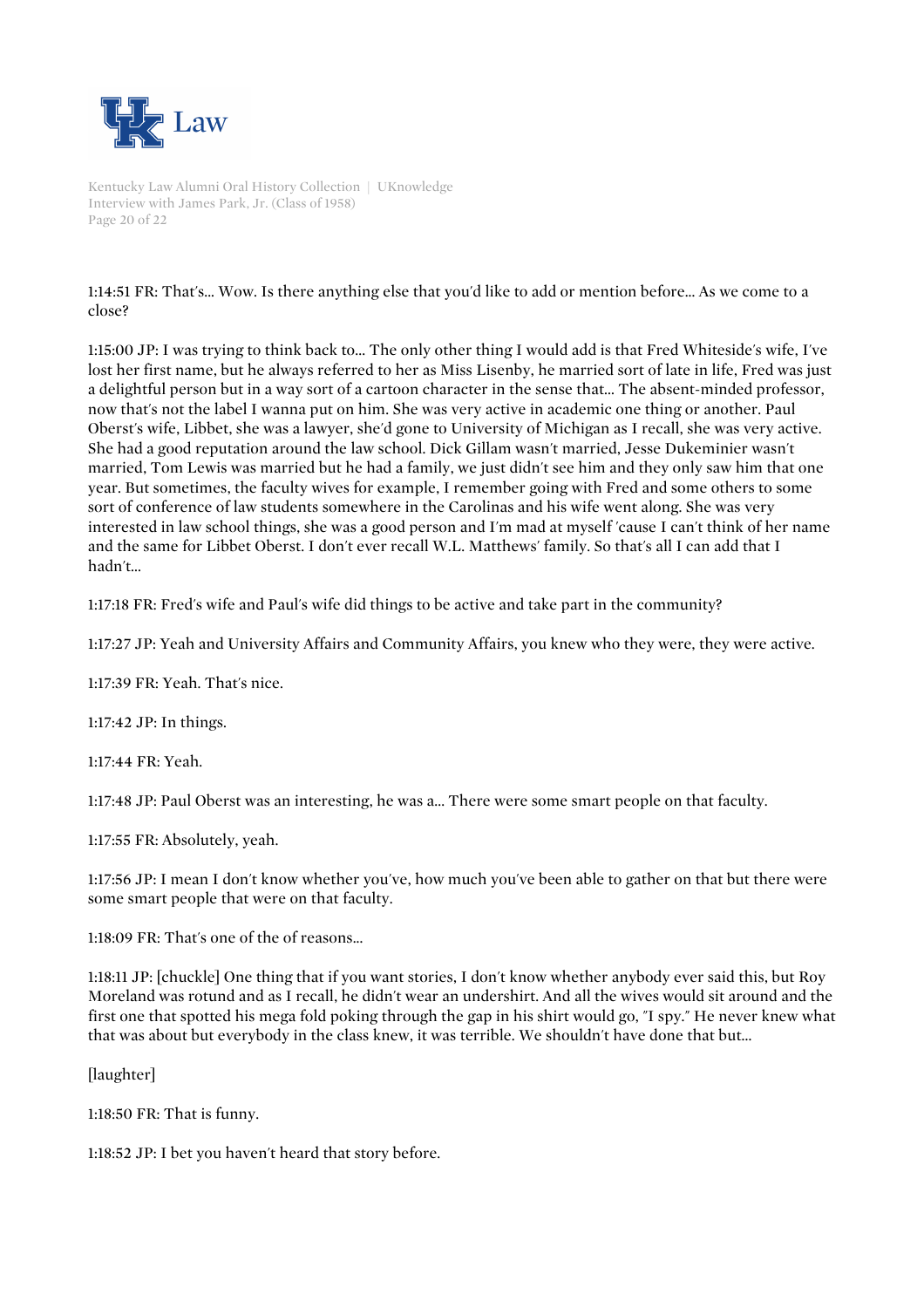

Kentucky Law Alumni Oral History Collection | UKnowledge Interview with James Park, Jr. (Class of 1958) Page 21 of 22

1:18:54 FR: Nope, hadn't heard that. Now I've heard some other ones about him. There was one where a student fell asleep in Roy Moreland's class and Roy started to yell at the student next to him to say, "Wake up Mr. Johnson," or whatever his name was, "Wake him up." And the student "Well, you put him to sleep. You can... "

[laughter]

1:19:17 JP: There were people who would...

1:19:20 FR: Give it back?

1:19:21 JP: Give it back to him and sometimes he would say something in class, somebody would have a case that disagreed and they'd post it. They would give him...

1:19:33 FR: He served in World War I.

1:19:36 JP: Did he?

1:19:36 FR: Yeah, he served in World War I, he was a maybe, he was a ranking officer and he served. There is a photograph of him. He served in France because he ended up having a correspondence for many years with some man he met in France.

1:19:54 JP: That's interesting.

1:19:55 FR: They still have, we have the letters.

1:19:57 JP: That's interesting.

1:20:00 FR: Yeah and we have photographs from his time in France.

1:20:02 JP: Well, I never had any problems with Roy Moreland.

1:20:04 FR: Some people, yeah...

1:20:06 JP: Some of 'em... Some people suffered under him.

1:20:10 FR: Yes. There was one person who mentioned that he... That many students did not think that his grades were anonymous. That they thought that he knew... That he would look at the numbers when he graded. There were some... Who knows whether that's true or not but...

1:20:31 JP: That sort of rings a bell but it doesn't stand out. But I know that he would have it in for some students.

1:20:43 FR: Which is unfortunate but...